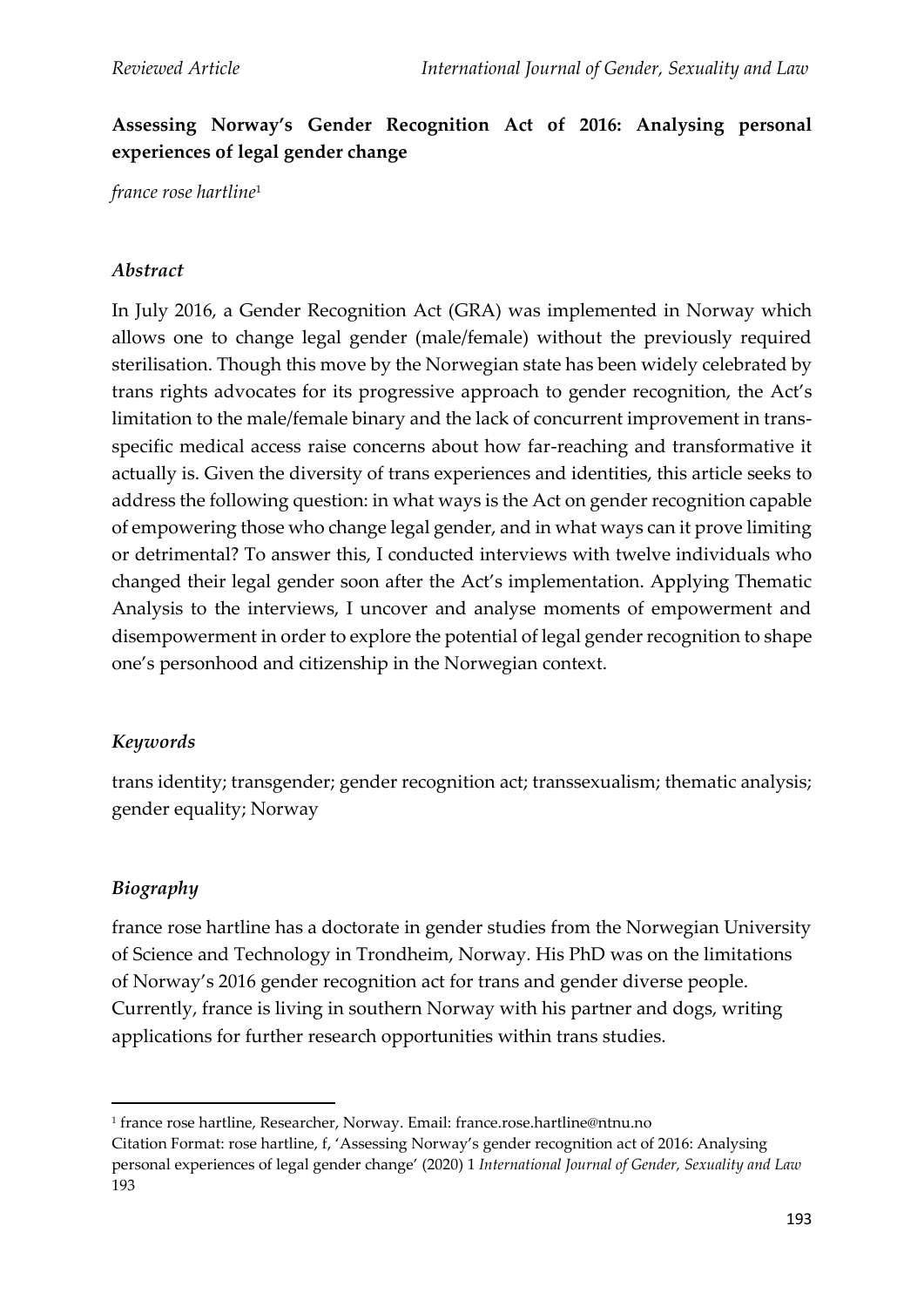## *Introduction*

In July 2016, a Gender Recognition Act (GRA) was implemented in Norway, allowing people to change legal gender from male to female or vice versa without undergoing the previously required diagnosis and sterilisation. For many trans people, their identity documentation and personal number could finally reflect their personal gender identity. The new Act has been celebrated in the queer community, both locally and abroad, since it enables the long-sought after right to determine one's own legal gender. Human rights organisations, such as Amnesty International, have pronounced it a breakthrough law, given its relatively progressive approach of forgoing the requirement of any medical authorisation and permitting children as young as seven years to take advantage of it (Amnesty International 2016, para. 11). The GRA holds much potential in shifting the landscape of trans rights, in the sense that it ruptures the conventional and seemingly inalterable alignment between the sexed body and gender identity, leading to a significant advancement in sociopolitical understandings of not only trans people, but of gender and sex as social organising concepts in general.

However, while many can (and do) benefit from the right to change legal gender without sterilisation, the GRA's parameters largely reflect normative beliefs about how gender operates. Namely, it only allows one to choose within the binary of male/female. It furthermore does not come with improvement in access to medical technologies for those who desire it, as had been recommended by the expert committee (Norwegian Directorate of Health 2015, pp. 174-175), <sup>2</sup> precluding many from achieving crucial self-transformation. These limitations discredit the myriad ways that gender materialises through and on the body as well as neglect the complex interplay of social and legal recognition. Therefore, for those who do not fit the gender binary or 'pass' (to be socially recognised as one's gender), they are not only excluded

<sup>2</sup> Following a 2013 report on Norway-based trans lives and experiences ('Alskens folk: Levekår, livssituasjon og livskvalitet for personer med kjønnsidentitets-tematikk', by Janneke van der Ros), an expert committee was appointed by the Norwegian Health Directorate (Helsedirektoratet) to investigate the Norwegian state's parameters for changing one's legal gender and the services available around trans-specific healthcare. It also developed recommendations on how the practices of that time could be improved. The findings and recommendations were published by the Norwegian Health Directorate (2015) in the report, 'Rett til rett kjønn – helse til alle kjønn: utredning av vilkår for endring av juridisk kjønn og organisering av helsetjenester for personer som opplever kjønnsinkongruens og kjønnsdysfori' [The right to the right gender – health for all genders: investigation of the conditions for changing legal gender and organising health services for people who experience gender incongruence and gender dysphoria].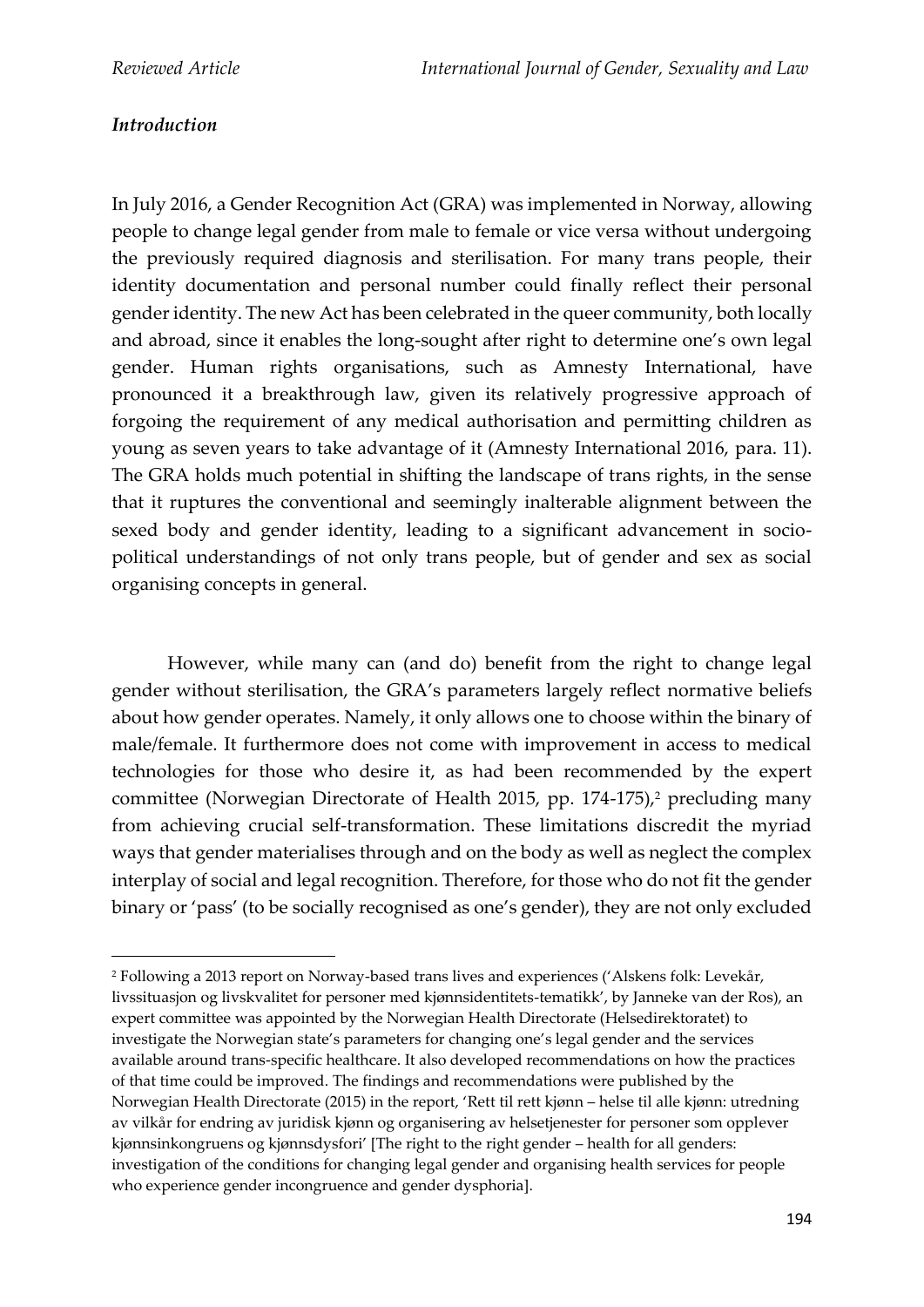in great part from the Act's reach, but they can also experience further marginalisation as they fall outside the boundaries of what makes one the 'right' kind of trans person.

This is not to say that those for whom the GRA was ostensibly intended – namely, trans people – can be simply divided into 'benefiting' and 'not benefiting' from the new Act. Gender-specific needs and desires vary widely and are always in flux. The Act's impact on those who use it is not uniform; rather, as it is dependent on circumstance, it results in a diversity of consequences for one's identity development. This variability in experience became evident in my data collection, whereby I conducted in-depth interviews soon after the Act's implementation with twelve adults who had changed legal gender under the new Act. In analysing these interviews, two overarching themes emerged in how experiences were characterised, namely as resulting in empowerment and disempowerment. Each participant described experiencing moments of each during their processes of changing legal gender and in the early stages of living with this new gender marker. The following text will explore these moments through Thematic Analysis, as developed by feminist psychologists Virginia Braun and Victoria Clarke (2006), in order to better understand how legal gender recognition shapes gendered experiences.

## *Background*

Since 1979, only those who had undergone the state-controlled process of sex change (from the diagnosis of transsexualism (F64.0 in the  $\text{ICD}^3$ ) to irreversible sterilisation) could change their legal gender in the state registry system (Sørlie 2015, p. 360). For many who identify as trans,<sup>4</sup> this proved rather problematic. This is because the state

<sup>&</sup>lt;sup>3</sup> The diagnosis of 'transsexualism' (F.64.0 in ICD-10, the International Statistical Classification of Diseases and Related Health Problems, which is the WHO's medical classification text) is the first requirement to be considered for trans-specific medical treatment (Rett til rett kjønn 2015, p. vi). In ICD-10, 'transsexualism' fell under the diagnosis category group, Gender Identity Disorder, which was in the section 'Mental, Behavioral and Neurodevelopmental disorders'. However, with the development of ICD-11 in 2018, the designation has been changed to 'gender incongruence' and moved from the mental disorders category over to 'Conditions related to sexual health'. ICD-11 will be put into force from 1 January 2022 in the WHO member states, including Norway (WHO 2019). <sup>4</sup> The term 'trans' is a tricky one since, like other identity markers, it is uncontainable and porous. In this article, I use trans as an all-encompassing term for those who do not experience their gender as aligned with that which was assigned at birth. This can be an on-going, periodic or temporary experience. However, not all those who meet these criteria identify as trans. Many use other terms, as will be seen later in this article, when I introduce the interview participants. I therefore try to be careful about how I use trans when describing those whom I speak about, as it runs the risk of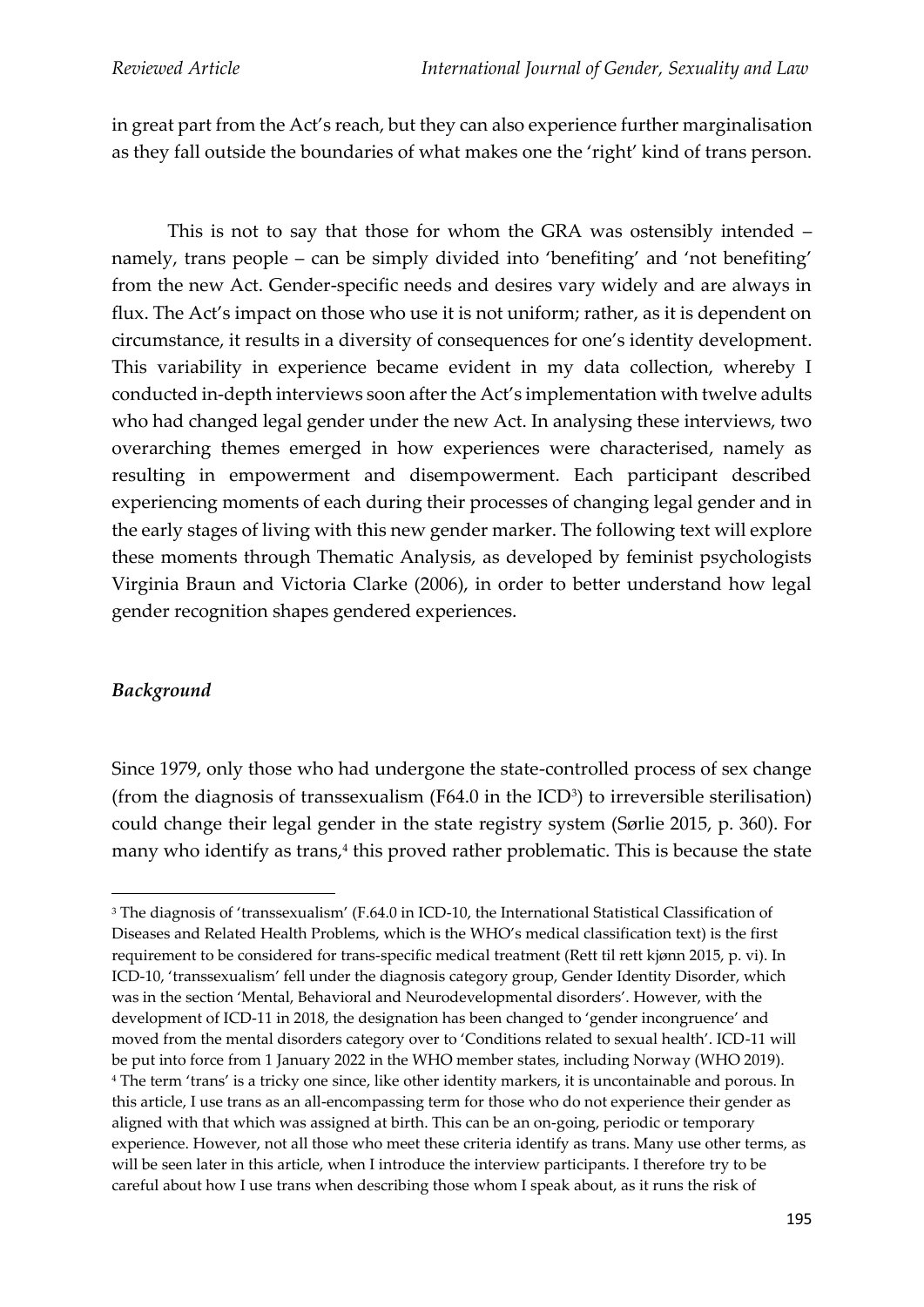held, and continues to hold, a monopoly over access to this process. Only one hospital in the country, University Hospital ('Rikshospitalet') in Oslo, offers such medical treatment at their National Transsexualism Treatment Centre (NBTS). Of all those who apply, only 25%-50% of applicants are eventually diagnosed with transsexualism and provided treatment; it can take up to eight years to complete the process (from diagnosis to sterilisation); and no second opinions or extensive private options are possible for those who are denied treatment (van der Ros 2017, p. 125; Amnesty 2014, pp. 71-74). Moreover, many patients of NBTS report the centre as often seeming unaware of or unconcerned for the diversity of trans experiences, a particular setback for those who do not fit the 'typical' transsexual format (i.e. 'trapped in the wrong body' from a young age) and therefore are likely turned away (van der Ros 2017, pp. 136-137; Amnesty 2014, pp. 72-73). The state's understanding of transsexualism seems to hinge on a life-long self-identification within the gender binary and an adherence to gender norms in self-presentation and expression.

For this reason, the trans communities in Norway and abroad had much to celebrate when the state's medical system no longer could dictate who was allowed to change legal gender. To finally be able to 'self-determine' was deemed a monumental achievement, since it indicated the state's acknowledgment of trans people as being capable of both governing their own bodies and knowing best their own gender identity. The popularity and accessibility of the new Act is reflected in its use – about 400 people took advantage of it in the eighteen months following its implementation (E. Duurhuus, personal communication, January 23, 2017). On the other hand, only 500 underwent the process of sterilisation in the near half century since it became a requirement for legal gender change in 1979<sup>5</sup> (van der Ros 2017).

The new Act on gender recognition did not come easily. It was long rallied for by local and international trans rights advocates, as the slow response by the Norwegian state to the potential issues of enforced sterilisation evoked intense criticism from human rights organisations. Namely, in early 2013, Amnesty

imposing a false coherency between all those who are or seem to be categorizable as trans. Variations of trans experiences are vast and cannot be readily reduced in any meaningful way. However, in an effort to speak about the GRA's impact on trans people, there are at time implied reductions as I attend to the issue of how gender continues to be normatively conceptualised through the GRA, thereby precluding trans subjectivities from materialising beyond otherness.

<sup>5</sup> Sterilisation became available in 1962 but could not result in legal gender change until 1979 when the Norwegian Tax Administration established the practice of permitting legal gender change following confirmation from the Oslo University Hospital that a patient has undergone a 'real sex conversion' (Amnesty 2014, pp. 70-71, 75).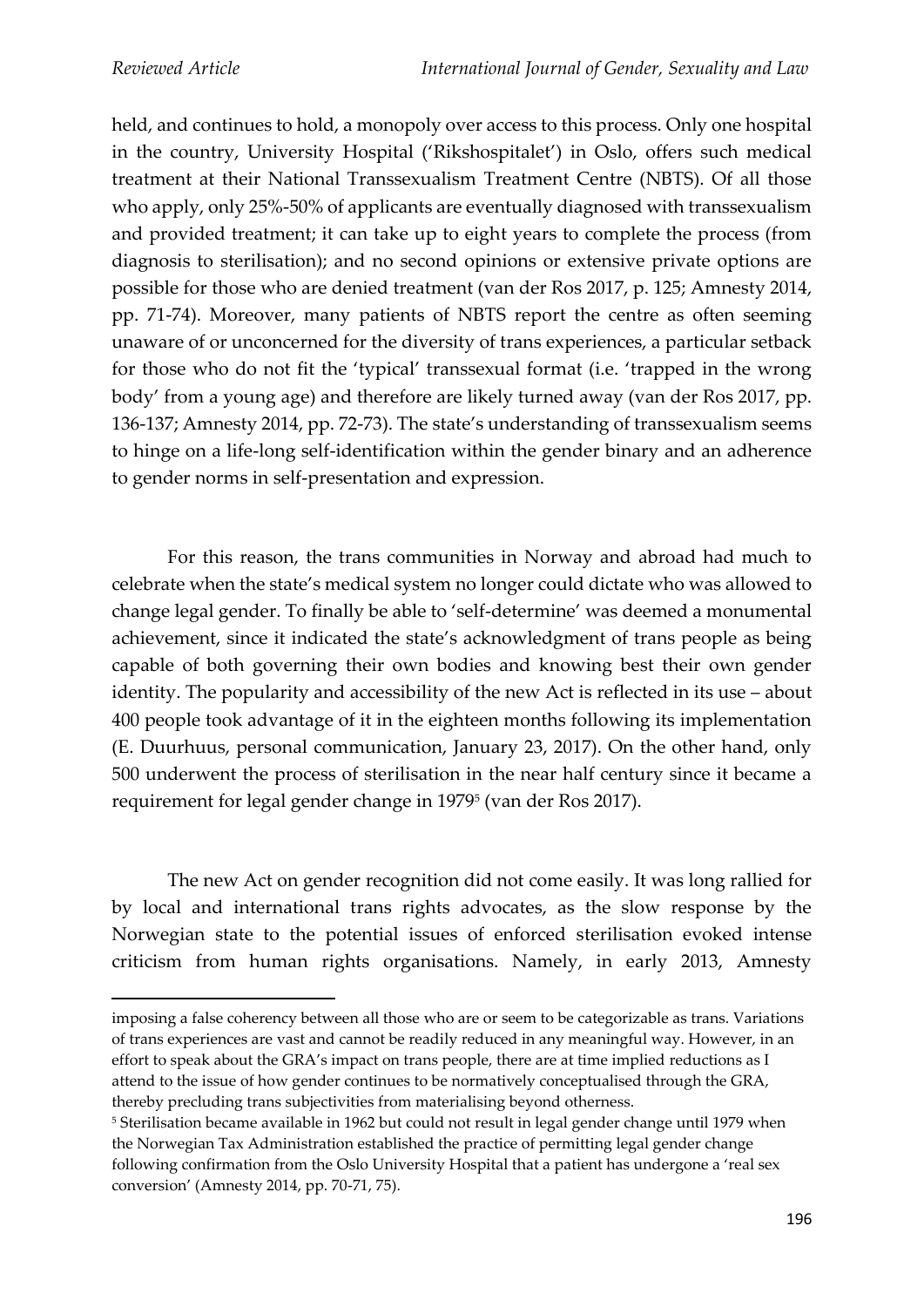International criticised the requirements as 'cruel, inhumane and degrading' (Amnesty 2013, p. 1). That year, the Norwegian Directorate of Health responded to calls for redress by forming an expert committee to assess the situation. In 2015, in accordance with the standards set forth by the European Convention on Human Rights (Council of Europe 1950), specifically Article 8 (right to privacy) and Article 14 (right to protection from discrimination), the expert committee stated its opinion that the sterilisation requirement was contrary to human rights, and it recommended the development of a law allowing for gender self-declaration. A Bill followed that same year, 6 then Lovvedtak 71 (2015-2016), the new Act on gender recognition (*Lov om endring av juridisk kjønn*), was passed in July 2016. The Act states its central provision as the following: 'People who are residents of Norway and who experience belonging to the other gender than they are registered in the National Registry have the right to change their juridical gender' (Lov om endring av juridisk kjønn [Law on legal gender change] §2; my translation).

There are few requirements to change legal gender, aside from residency and age. One must have residency status (be a temporary or permanent citizen) and be sixteen years or older (Lov om endring av juridisk kjønn §2 and §4). Children from seven years of age must have consent from both parents or, in the case that the parents do not agree, from the court; children who are six years or younger and born with uncertain somatic sex development can change legal gender with medical documentation from health personnel (Lov om endring av juridisk kjønn §4). Contrary to the requirements of many other states which have enacted similar Acts, such as Sweden, 7 in Norway there is no requirement for a confirmation letter from an authority, such as doctor or psychologist, in order to change gender. The change is also immediate, because there is no latency period imposed between the request and the new gender status' issuance, such as in Denmark $8$  where a six-month wait is required. Moreover, an unusual twist is that Norway does not have a limit to how many times one can change legal gender (unlike in, for example, the  $\mathrm{UK}^{\mathfrak{g}}$ ).

The new gender status is acquired by issuing a request online to the tax office, then confirming the request by signing and returning a paper form – a process which typically takes only a few weeks (Lov om endring av juridisk kjønn §5). With the new

<sup>6</sup> Prop. 74 L (2015–2016) Lov om endring av juridisk kjønn [Proposition to the Storting (bill): Law on legal gender change]

<sup>7</sup> See Sweden's Gender Recognition Act of 2013

<sup>8</sup> See Denmark's Gender Recognition Act of 2014

<sup>9</sup> See UK's Gender Recognition Act of 2004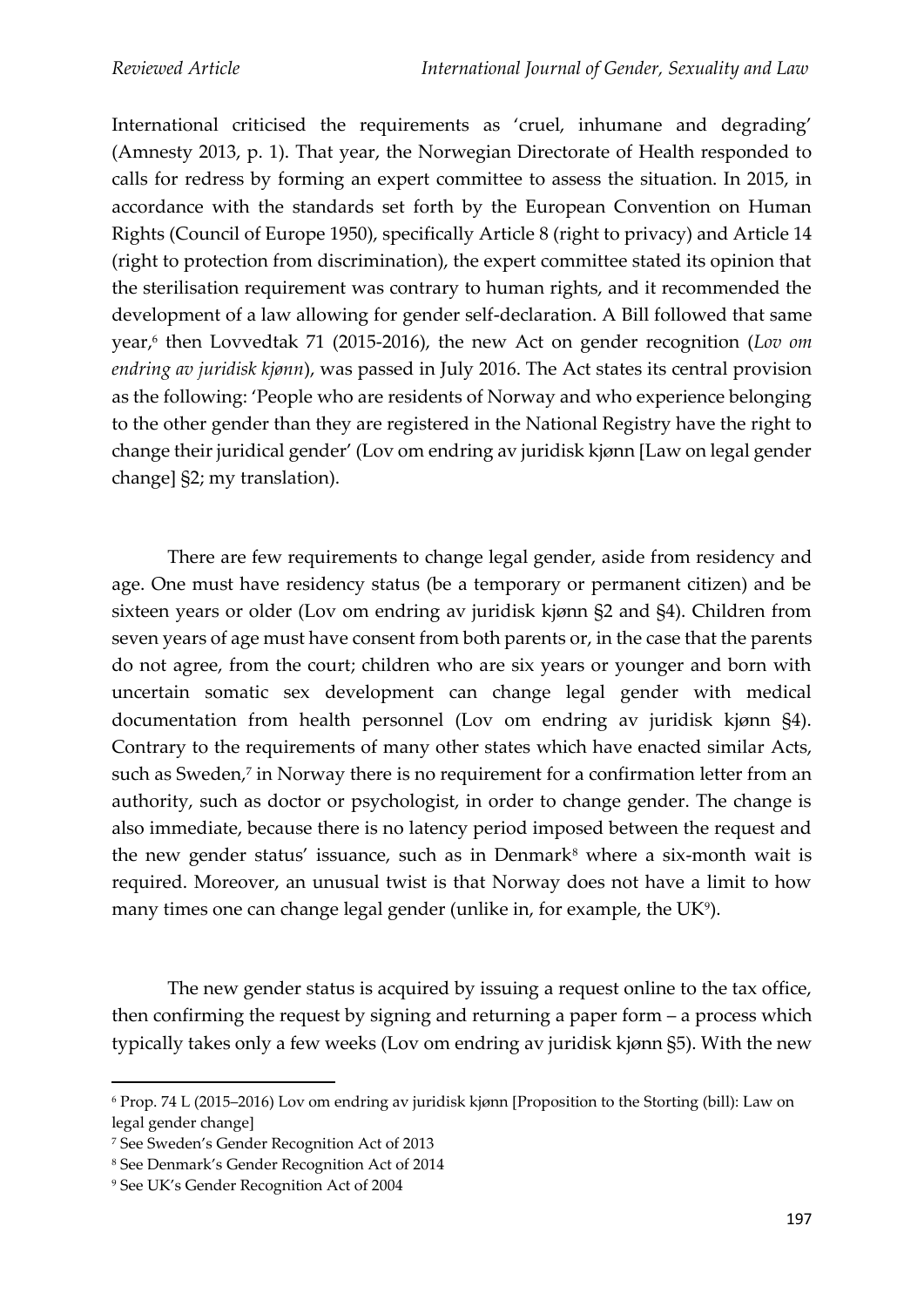legal gender, one is assigned a new personal identification number, the ninth digit of which denotes male (odd number) or female (even), and new identification documents are issued accordingly. In the state registration system, one's gender status is adjusted, so that in every situation which requires formal identification, one is officially listed with their new gender marker.

Given the diversity of gender identities and experiences, and the vast array of accompanying needs and desires, it is not immediately evident how having a new legal gender marker impacts on one's sense of self as a gendered subject. In what ways can it empower the person to feel more secure, visible and capable? In what ways does it undermine one's process of gender identity development, and why? How do these experiences speak to the way that gender is interpreted and applied in the GRA, specifically when it regards trans identities and lives? In this article, I will address these queries through an analysis of twelve interviews conducted with individuals who changed legal gender under Norway's Gender Recognition Act.

#### *Theoretical Perspectives*

During the initial analysis of the interview data, I investigated how the law both benefited and disadvantaged its users. I found that this became particularly evident in how the interview participants reflected on the shifts in their everyday lives following changing legal gender, namely in how empowered they felt. The ways in which they described and made sense of these feelings invoked for me many questions about the power of legal recognition. Given the feedback by some participants on how vulnerable they continued to feel, I became especially interested in its limited capacity to compensate for the lack of social recognition. In order to address the complex social and legal interplay which underpins trans identity construction, I chose to employ a transfeminist approach. This approach integrates critical legal theory focussed on trans rights to examine how Norway's Act on gender recognition may operate to designate value to non-normatively gendered or sexed bodies based on historicallysanctioned ideas and practices (Sharpe 2002). At the foundation of transfeminism, diverse gendered experiences are examined against the backdrop of compounding structural oppressions in order to elucidate the processes through which gender identities emerge and are shaped (Garriga-López 2019). Doing so opens the analysis to 'the material conditions of trans people's lives and their means of daily survival' (Garriga-López 2019, p. 1621), allowing for a meaningful investigation into how Norway's GRA has impacted upon those who have taken advantage of the Act. It can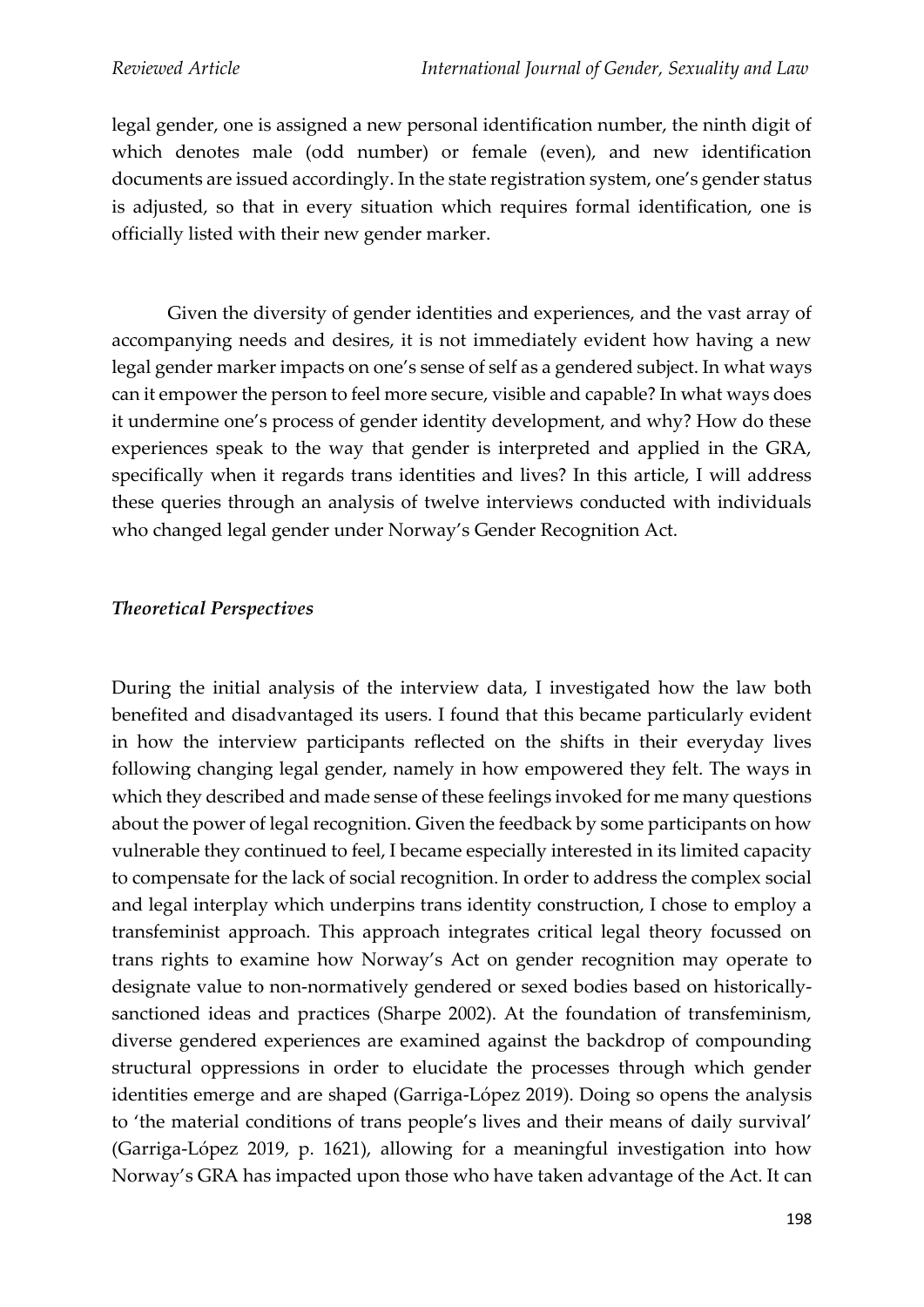offer a more holistic understanding of how legal recognition intersects with social recognition in forming personal experiences, thus maintaining space for considering the many variables involved in constructing (and re-constructing) gendered identities.

#### *Empowerment*

To begin, it is imperative to describe what I mean by empowerment. In its classical form, empowerment could be defined as increased autonomy, self-determination, security, and control over one's self and surroundings (Cruikshank 1999). However, while this continues to be the most common application, it can sever the term from its foundation of power (Cruikshank 1999), obscuring the structural dynamics at play. This is typical of neoliberalist perspectives on the self. Since the 1980s, there has been in the global West increasing cultural fixation on self-actualisation and taking responsibility for one's own life circumstances (Rushing 2016). Such highly individualised autonomy is reflected in the feminist movement of the 1980s and 90s, whereby the mentality was often that women's empowerment hinged on the ability to make choices about one's life and body, especially where contrary to patriarchal tradition (Brown 2005). The 'turn lemons into lemonade' version of empowerment is useful only to a certain degree when considering how legal recognition shapes subjectivities, as its overreliance on individualist values forfeits sufficient consideration of how social structures open and close possible choices (Rushing 2016, n.p.). Varying circumstances greatly determine what boundaries can be crossed; while agency is key to laying trajectories of self-development, context cannot be overlooked.

Nonetheless, although empowerment is imbued with liberalist impressions of what makes a person capable to make certain choices, it still proves helpful in evaluating the impact of legal recognition (Rushing 2016). Empowerment, in this text's application, is conditioned not only upon the perceived possibility of making claims to self-fulfilling resources, practices and involvements, but also upon the futurity of self-sustainability and continued growth. With this usage, the concept captures the juncture of the internal experience of the individual with the arrangement of social elements in the individual's everyday life. It recognises the advancement of autonomy whilst accounting for the significance of external factors in fostering such autonomy (Deveaux 1994, p. 234). This approach can be fruitful in illustrating the complexity of experienced empowerment as it pertains to how precarity can be abated. Disempowerment, on the other hand, indicates increased precarity, wherein one's livelihood becomes challenged and one struggles to flourish (see Butler 2009).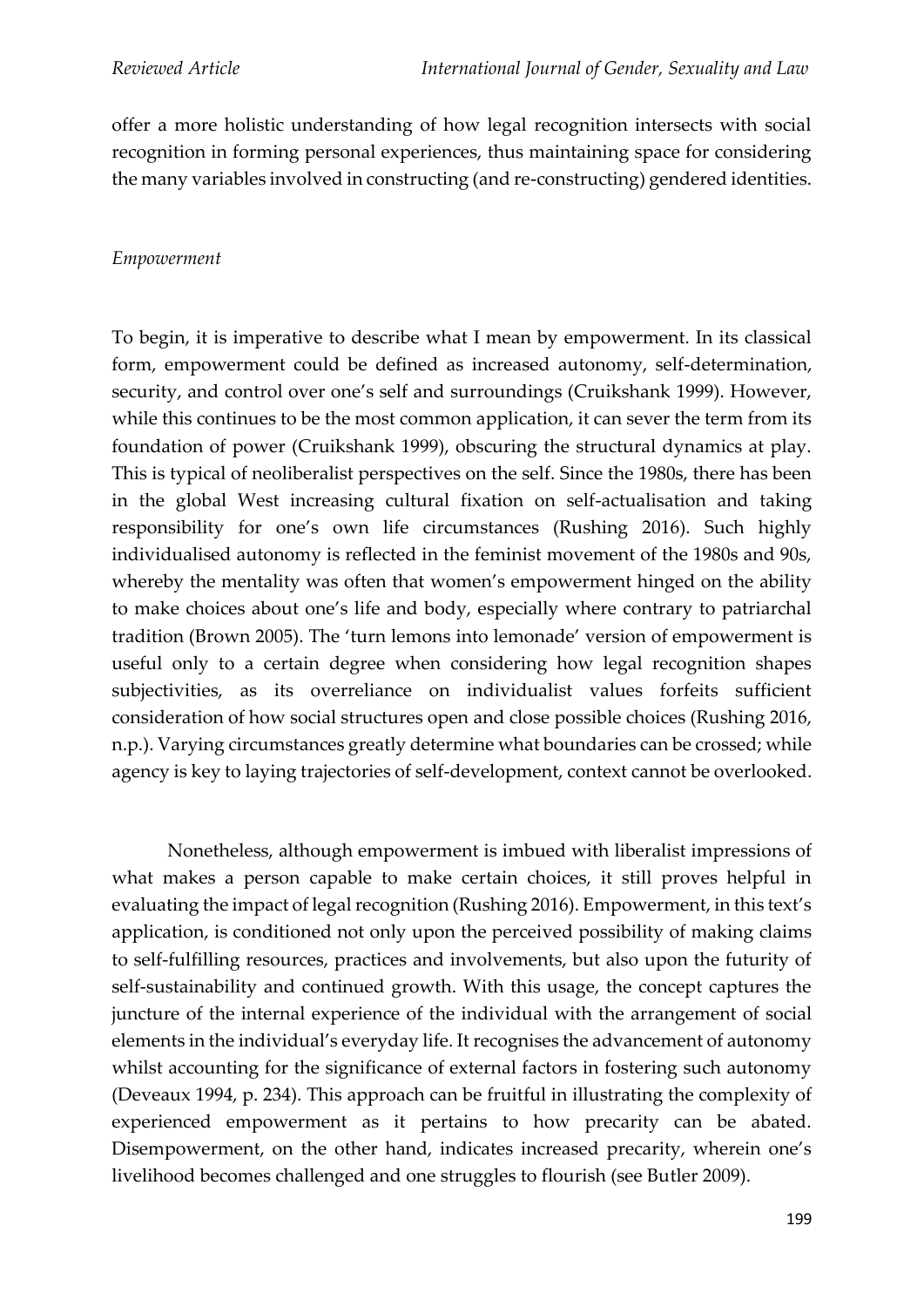#### *Identity & recognition*

In understanding the potential of legal recognition to empower or disempower an individual, it is useful to apply recognition theory. To begin, relative to most subjugated groups, legal recognition is for trans people perhaps markedly underscored in the push for equality. Most groups struggle for some mix of recognition and redistribution (access to resources) (Fraser 1995), but trans people's struggle in Norway tends to be driven even more so by recognition politics. <sup>10</sup> This is in large part because Norway, as subsumable under the Nordic Model, prioritises egalitarianism in cultural values and state practices. The state emphasises its role in protecting its citizens; the high level of trust the citizens have in the state renders the state's recognition more valuable in the Nordic region relative to contexts which are not social welfare based (Delhey and Newton 2005). The social welfare state guarantees that if in some way it is failing its duty, then citizens can reasonably expect its concerns will be heard and solutions will be offered (Delhey and Newton 2005). To have one's needs ignored, therefore, is to have one's citizenship devalued. In being given the power to 'self-determine' one's own gender, the individual is regarded as capable of self-governing, a key aspect of rational humanity (van den Brink and Owen 2007).

Trans subjectivities are, in this way, inextricably linked to the legal recognition of their personal gender identity. The state's acknowledgment of one's identity through its formalisation signals to society that it is valid (Mayeda 2009; Girschick 2008). Without this acknowledgment, one can experience oppression through erasure (Taylor 1994, p. 25), as one's humanity and thus right to dignity are brought into question (Marshall 2014). Without the state's confirmation of one's identity, one's belonging to society can feel challenged. Fellow social actors are inclined to regard non-legally recognised identities without sufficient respect, and the resultant abjection (Phillips 2014) transforms one's sense of self through an internalisation of one's own abnormality or monstrosity (Sharpe 2002, 2007; Foucault 1974-1975/1999). Living in the margins of society and the law can undermine a person's stability and trust in a liveable future, particularly when this is compounded by social ostracisation. At the

<sup>&</sup>lt;sup>10</sup> Of course, there are claims to redistribution for many trans people, since access to materials (via job and housing security) can become jeopardised. However, this issue is significantly allayed by the state's comprehensive anti-discrimination legislation, Lovvedtak 93 (2012-2013), the Sexual Orientation Anti-Discrimination Act.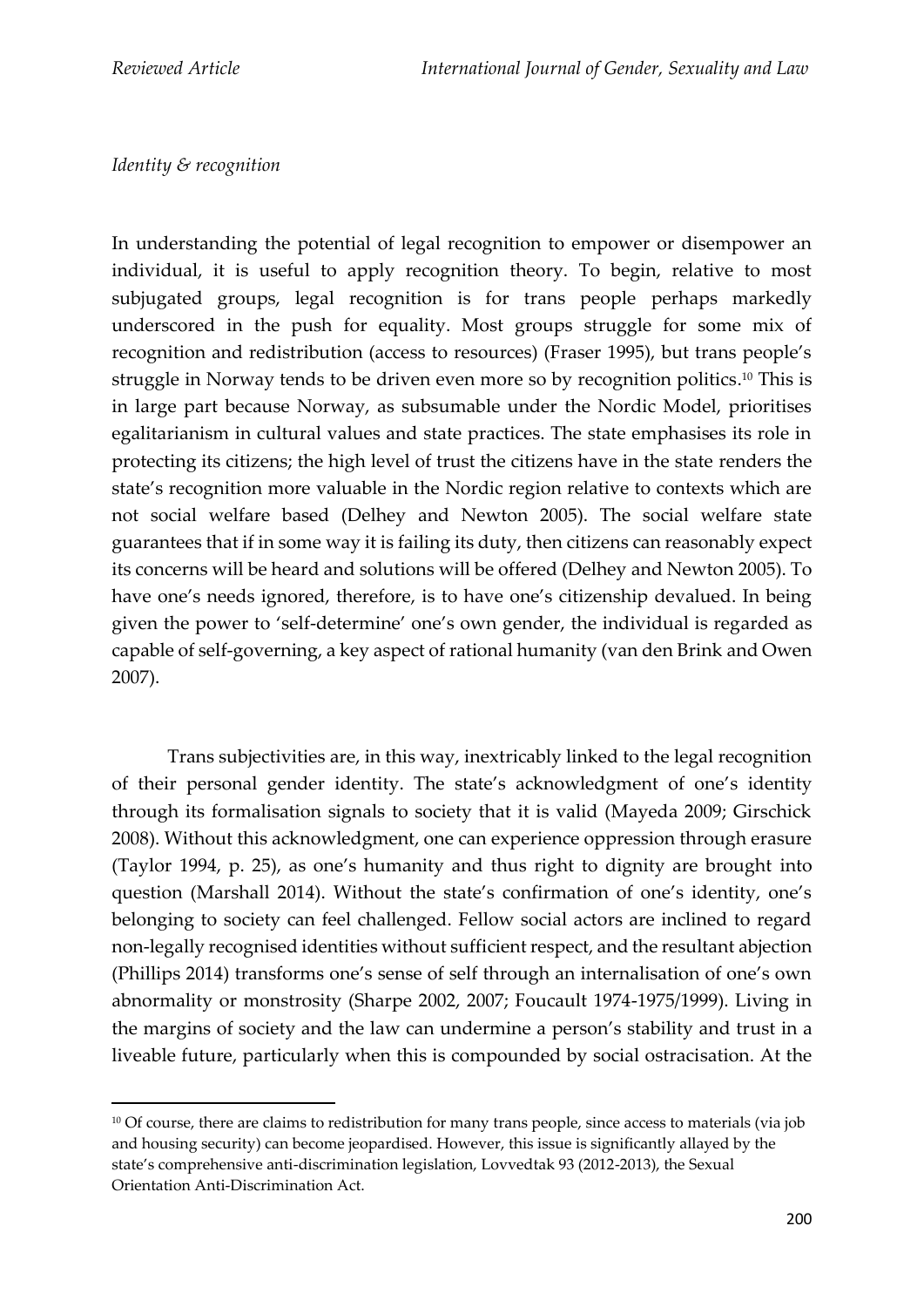margin, one's viability is challenged, and recovery requires a materialisation of self through recognition by others (Butler 2006). Recognition in all its forms, therefore, is crucial to selfhood; legal recognition plays a critical role in confirming the internal and social value of trans individuals. The extent of its role is illustrated in the interviews analysed below, in which I investigate the ways in which legal recognition of gender identity can shape gendered subjectivities.

## *Methods of Data Collection and Analysis*

#### *Interviews*

This article's analysis and discussion draw on interviews I conducted with twelve individuals in October and November of 2016, whereby I sought to explore the experiences each person had in changing legal gender without undergoing the previously required sterilisation. The individuals were all aged eighteen years and older, and all but two were Norwegian-born; the other two were either becoming or had recently become Norwegian citizens. The participants ranged greatly in identity (as indicated in the Analysis and Discussion section). The names provided are pseudonyms. All the interviews were conducted in person, with the exception of one (Anders), which was conducted over an online chat at his request. Furthermore, they were all conducted in English, as agreed to beforehand; no one took advantage of the offer for a translator to assist us. I note the use of English because none of the participants speak English as a first language, a factor which I kept in mind when conducting and analysing the interviews $11$ .

The interviews were semi-structured, in order to both address key points as well as allow for a more natural flow of conversation (Kvale 2009). They lasted between thirty-five minutes and just over an hour, and they were conducted in a location chosen by the participant – most were in their home or a public place near their home. It was important that all the participants felt comfortable and safe with me.

<sup>&</sup>lt;sup>11</sup> In each interview, I strove to ensure we understood each other's questions and responses through repetition and clarification, as to avoid as much as possible imposing false interpretations. In analysing the data, I chose methods which allowed for broader analytical approaches – namely looking more at overall content of the narratives than specific terminological usage (which could be problematic as some terms do not easily translate).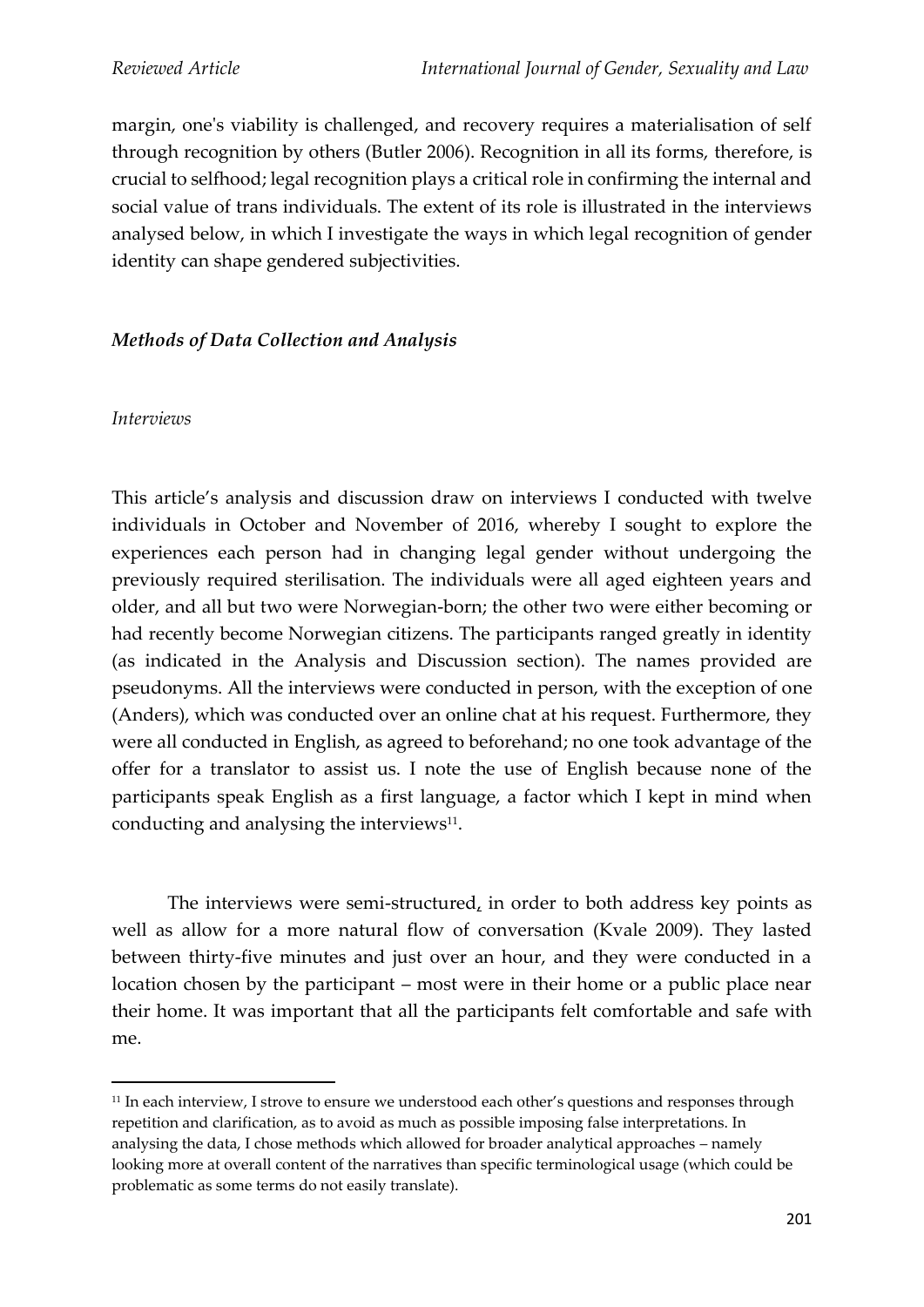I interviewed the participants several months after the GRA's implementation, and all the participants had changed their legal gender; some had done so immediately after the Act's implementation and others over the few months following. Therefore, while the experience of changing legal gender was still fresh on their minds, some time had passed thus giving them a glimpse into how life is with a new gender marker. The questions I asked centred on their experiences of living in Norway as a trans person (or however they identified – which I asked in the beginning in order to ensure I used the right terminology throughout the interview). I asked them to explain why they have decided to change legal gender, what the process was like, and how it compared to what they had imagined it. I wanted to understand in what ways their senses of self and behaviour had shifted, in order to detect how the gender marker change had impressed upon their relationship with their body, other people, the state and their own futures. To encourage each participant to share what felt most relevant to them, rather than restrict the explored topics, I kept my questions to a minimum and gave more space for sharing narratives in whatever form felt most appropriate. However, in order to ensure we covered all the key points I had planned for the interview, I sometimes had to steer the conversation back to the interview outline.

## *Analytical Method*

My methodological approach to analysing the interviews is based on Thematic Analysis (TA), specifically the version developed by feminist psychologists Virginia Braun and Victoria Clarke. They define TA as 'a method for identifying, analysing and reporting patterns (themes) within data' (2006, p. 79), stating that it is a 'specific approach in its own right' rather than merely supplementary (2006, p. 78).

In addressing the benefits and limitations of legal gender recognition, TA proves fruitful in locating and tying together the different ways in which the participants report their legal gender change experiences. Notably, it allowed for me to find distinctive moments *within* each interview; no participant had a uniform or linear experience following their change. For each person, there were multiple – sometimes even conflicting – emotional impacts that transformed their sense of self. The analysis therefore reflects the array of themes rather than of participants.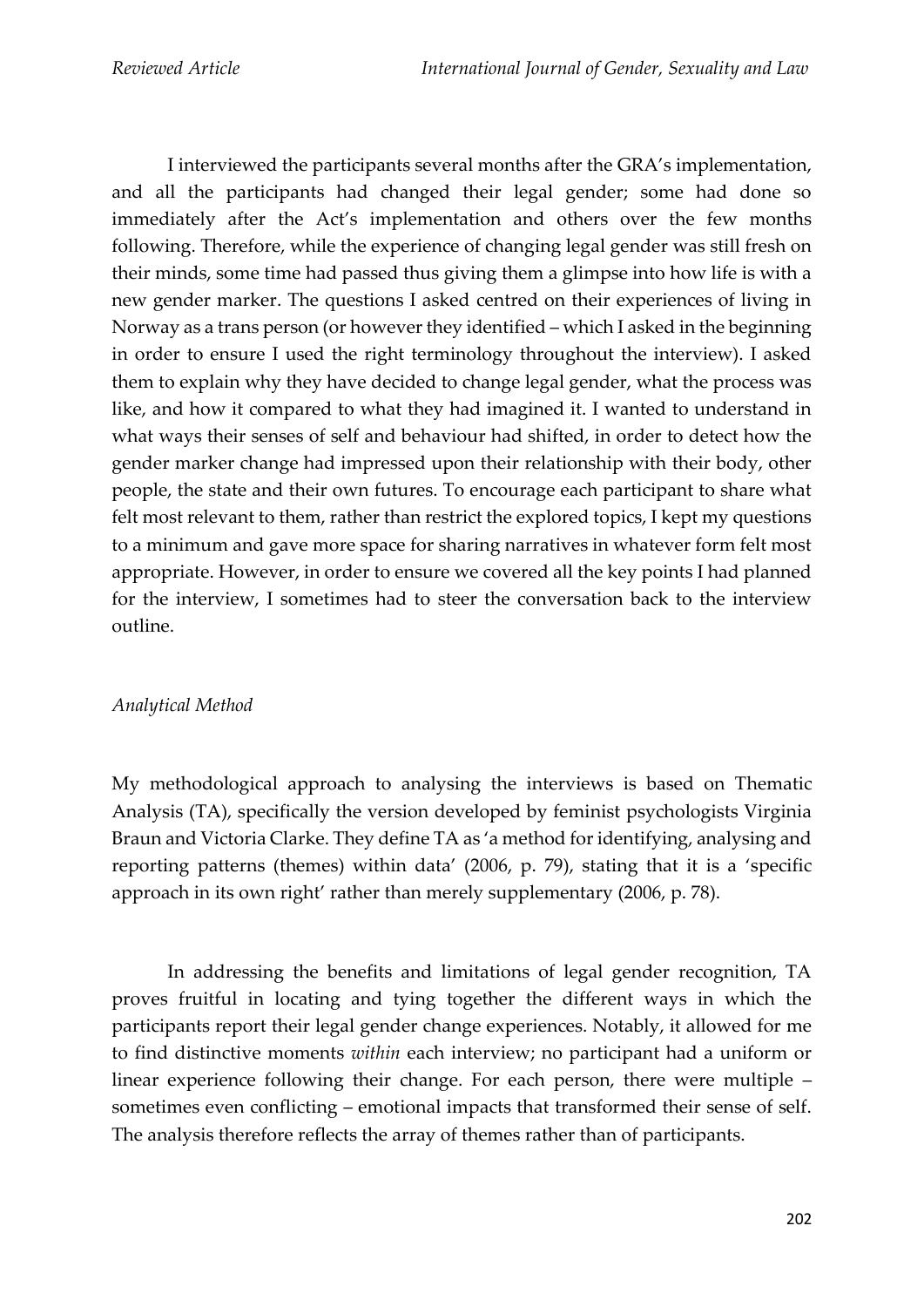Furthermore, the TA method I employ below is 'contextualist' (Braun and Clarke 2006, p. 81), as it seeks to recognise both how the participants create meanings from their experiences and how the meanings of the experiences are informed by larger social contexts. It is a complexly dynamic process of agential and social forces that produces an individual's emotional response to an event. Analysing the interview data through this method allows for a rich discussion about both the participants' modes of sense-making and the contextual background that has provided the tools for this process.

I conducted the analysis with the specific question of the limitations and benefits of legal gender recognition. This guided my coding – I searched for moments in the interviews that answered the question, which I grouped together on a 'mindmap' in order to organise the moments thematically (Braun and Clarke 2006, p. 89). The key themes I distinguished were 'empowerment' and 'disempowerment'. Each has two subthemes: 'validation' and 'security' for the former, and 'still misrecognised by society' and 'not recognised by the state' for the latter.

#### *Analysis and Discussion*

#### *Empowerment*

## 1. Validation

Many participants describe their experience of legal recognition as validating. For them, the state's acknowledgement verifies their personal gender identity as being real and thus worthy of formalisation. I interpret this as individual empowerment, as one feels seen as capable of making such an important decision about their own fate, rather than relying on the confirmation of the medical institution (i.e. the state hospital). As a reciprocal process, recognition strengthens the bond between the subject and the state. Anders (early 20s) sums this up:

Changing my gender marker made me feel safer, accepted and free! Most of all, it made me feel validated. I felt the government no longer [believed] they knew who I am better than me. They realised that I am the only one who gets to say who or what I am. I was given back sovereignty over my own body. (…) My self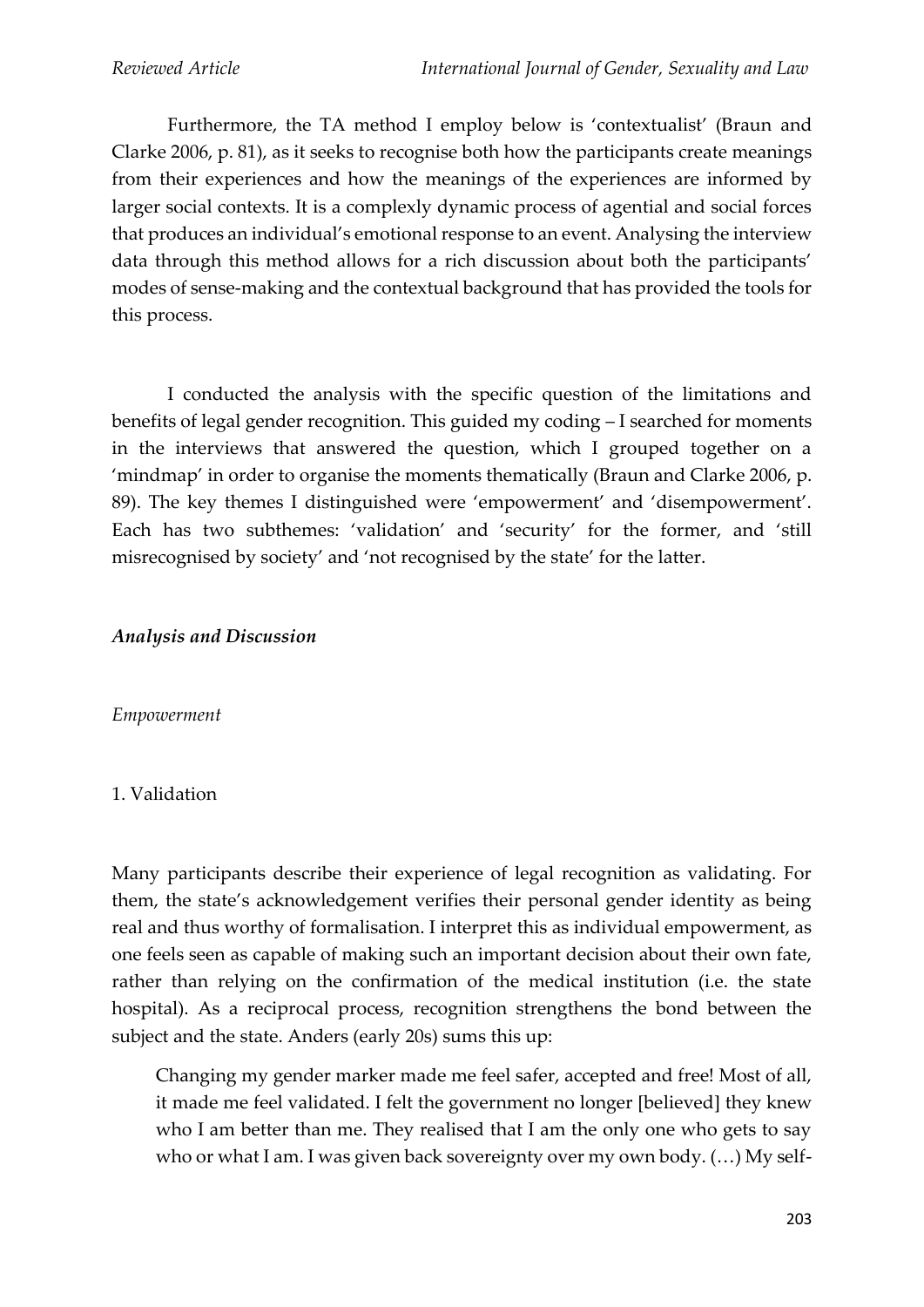esteem has grown exponentially, and my trust in the Norwegian government and society has increased.

Since Anders has not yet made a decision about what changes he would like to have made to his body, the option to forgo sterilisation and still be legally male is particularly important. By maintaining an 'in-betweenness', he resists conforming to social standards on gender identity and rather enacts his subjectivity (Nordmarken 2014). The right to self-determine confers on him a detectable degree of dignity – he indicates feeling valued by the state as a self-governing subject.

Similarly, validation can help one to feel authenticated and more genuine. This genuineness is not experienced just with oneself, but with friends and family, and society at large. Bente (early 60s) emphasises her need to be open and honest with people in her life, after many years of hiding herself due to shame. Her former employment required she travel a lot, and during these times away she secretly explored her feminine side. Eventually this hiding took a toll on her emotional health, however. She became severely depressed, and she decided she had to leave her wife and move to another town to start her life again. Bente's request for medical assistance by the state has been rejected, so legal recognition has been significant as it has allowed her to begin being more honest to herself and others. She now feels she has permission to claim a space as a woman:

I feel [changing my gender] is right because I've been lying to myself and I've been lying to all the others all my life. And now I don't feel the meaning of lying anymore.

Though Bente's body has not changed, the authority of the state to certify her femininity has proven sufficient in many ways to make her feel as though she can be respected her the person she identifies as. Likewise, Dolores (late 50s), who has been living as a woman since 2005, has found harmony within herself:

It was a huge milestone for me. (...) When I opened this envelope from the state which said, 'You are a woman', it was a special time for me. A special experience for me, to get this recognition. To say, 'Yes, now I am'. (...) Something was fitting. The pieces were just fitting.  $(...)$  It was just the recognition  $-$  now I am official as what I have always been. I have the state's signature, so I don't have to prove anything anymore. e

This echoes Judith Butler's writing on recognition, whereby the 'I' requires a 'you' to survive and flourish (Butler 2004, pp. 43-44). For Dolores, it was not enough to believe within herself, without the corroboration by another authority, that she is a woman.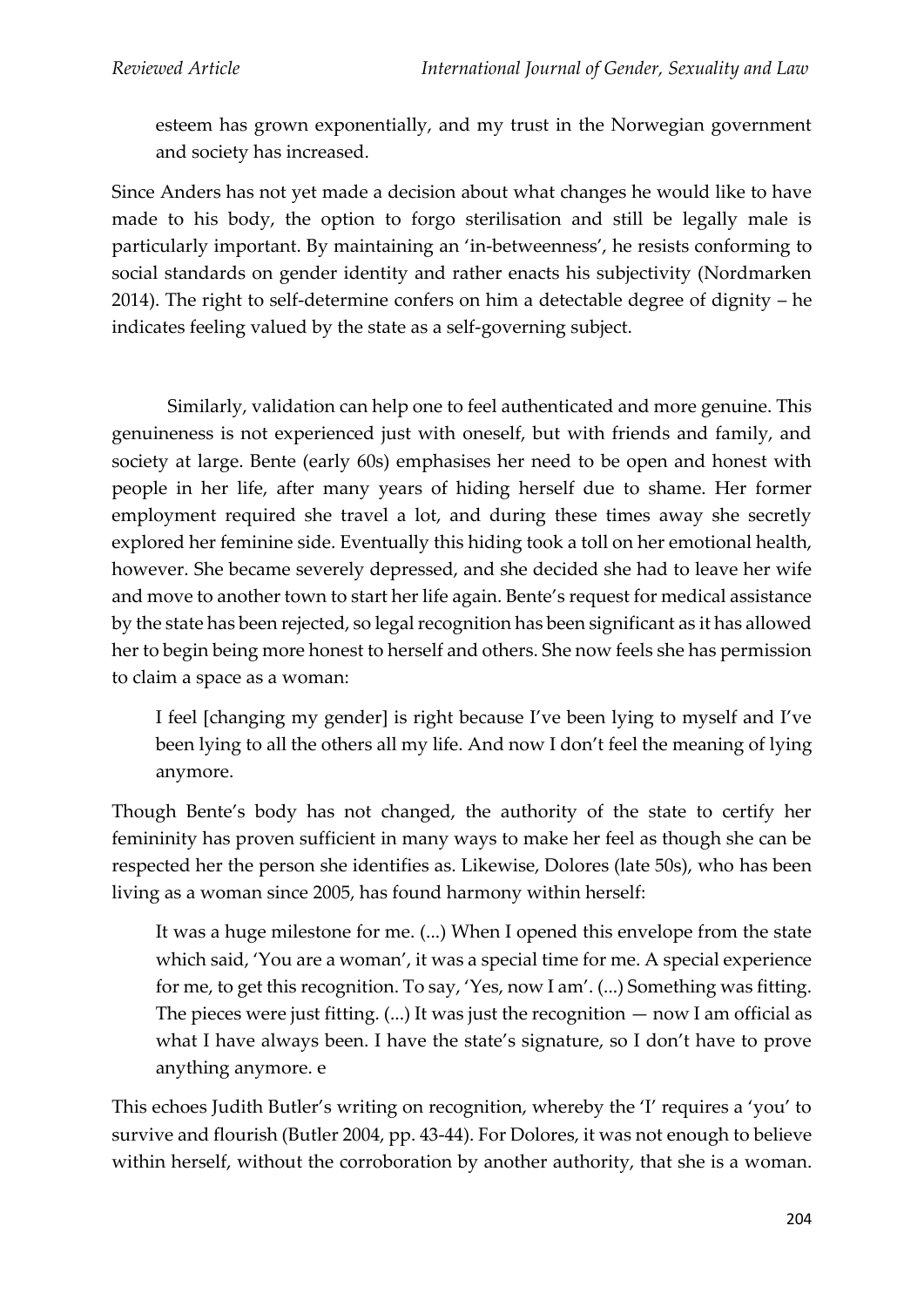Until it was confirmed by someone or something outside of herself, her sense of self was still in 'pieces'. The state plays an essential role in sanctioning the identities of its constituents through its discourse, such as via its pronouncement of one's gender (McBride 2013). The letter of confirmation Dolores received marked a transition from subsisting at the limits of recognisability to a life made liveable (Butler 2004).

## 2. Security

Though similar in meaning, I distinguish in this text between validation and security, as the latter does not only point to internal feelings, but also to changes in behaviour. Security becomes evident in participants' discussions on increases in confidence or audacity, particularly regarding doing things that were previously avoided out of fear of social admonition.

Returning to Dolores (late 50s), the validation she feels after receiving a confirmation of legal gender change has helped her to express herself more freely and creatively. For her, the new legal status buffers her against the risks of not being socially regarded as female, and she no longer feels pressured to compensate for her lack of femininity:

[When I got my new number], I wasn't expecting that I was going to start to accept my masculinity so much. I wasn't expecting it. (...) I'm more comfortable with doing male things. Driving a tractor. Car painting, welding, mechanical work. (...) Somehow, I [had before] not recognised the male parts of my, should I say, mental or psyche or whatever, in the way that I do now. (...) I don't have to prove these female things anymore because I am [a woman now]. (...) I don't have to protect myself from the world this way anymore. (...) I don't have to walk around in a lot of feminine attire to prove myself. I don't have to wear a lot of makeup or anything. It just fits.

By saying that 'it just fits', Dolores is highlighting a closure in the gap between the woman she wants to be and the person she felt she was. Legal recognition has compensated to a significant degree for her lack of passing and self-acceptance, as it has made her feel more emboldened to take on traditionally masculine tasks that she had enjoyed before feeling they must be given up in order to satisfy feminine standards.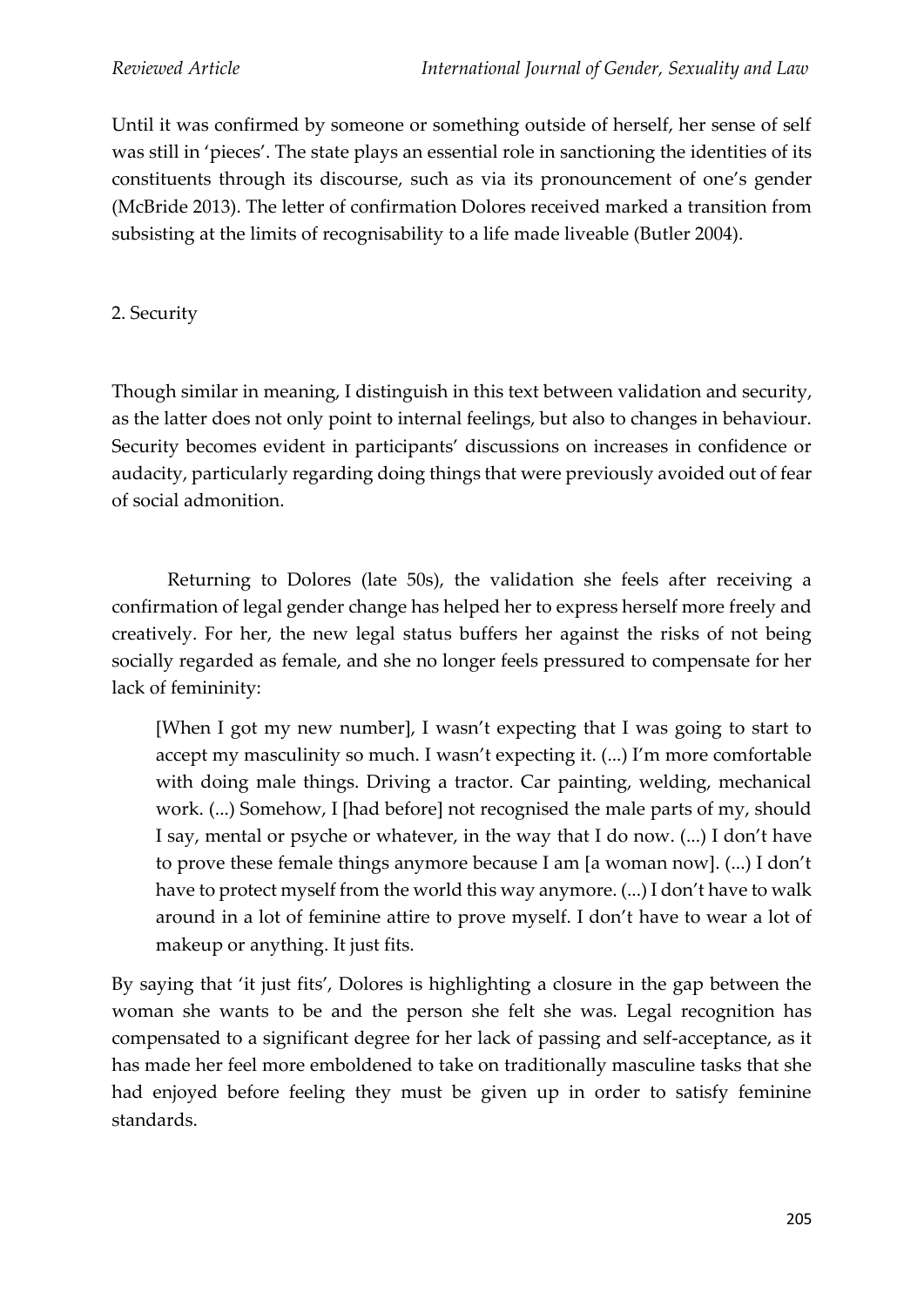Forgoing gendered standards is possible because legal recognition can instil courage. Ana (late 30s) shares a similar emotional response in regards to feeling more secure and audacious. Referring to her legal status as her 'superhero cape', Ana feels she can be more authoritative with people now. Thanks to her 'papers' (letter of gender change confirmation), she is protected from those who question her gender identity, which often happens on the phone due to her self-described 'low voice'. She tells me that she no longer needs to worry about this, because she feels more certain of herself:

I'm happy when people [such as telemarketers] are calling. Now they will get a [personal identification] number that says 'woman'. It won't say 'man'. So, if they have a problem with me, this is my identity. If you have a problem with my voice, it's your problem. (…) When I get phoned by a seller, if they don't believe it's me because of my voice, I just hang up. But before, it was like I got really mad or I got really sad, I got really angry. (…) Now I have the papers, so what can they say? (…) I know who I am. I have my legal [status] and I have stability.

The role of the public via social (mis)recognition has diminished due to being legally categorised as desired. For Ana, this instils stability, as the dissonance between her body and her womanhood is no longer as pronounced.

Such protection through legal recognition can materialise differently for those who 'pass' (to be socially regarded as one's personal gender identity) most or all the time. Silje (early 30s), who experiences passing nearly always as a woman, is relieved to not be 'outed' anymore by her personal identification number. She also got a new birth certificate, in order to make sure all her identity documents reflect her new status. In this way, Silje is able to reorient her personal history to one which appears more typically feminine, aligning her with socially conventional interpretations of gender as life-long and impermeable. She describes finally being able to be a 'regular woman':

Sometimes, you get hired somewhere, then they can see your personal number. And when travelling [or] if I go to the hospital or something, they mostly look at what [my ID] says about me, and they don't need to know that I am transgender. And I can just be a regular woman. It's like, people don't need to know!

Feeling more secure can also come in the form of being able to self-protect. Camilla (late 20s) has experienced a great deal of discrimination from her family, work and, most notably, the state's welfare services (NAV), the latter of which has rejected her appeals for support based on presumably being psychologically unstable. When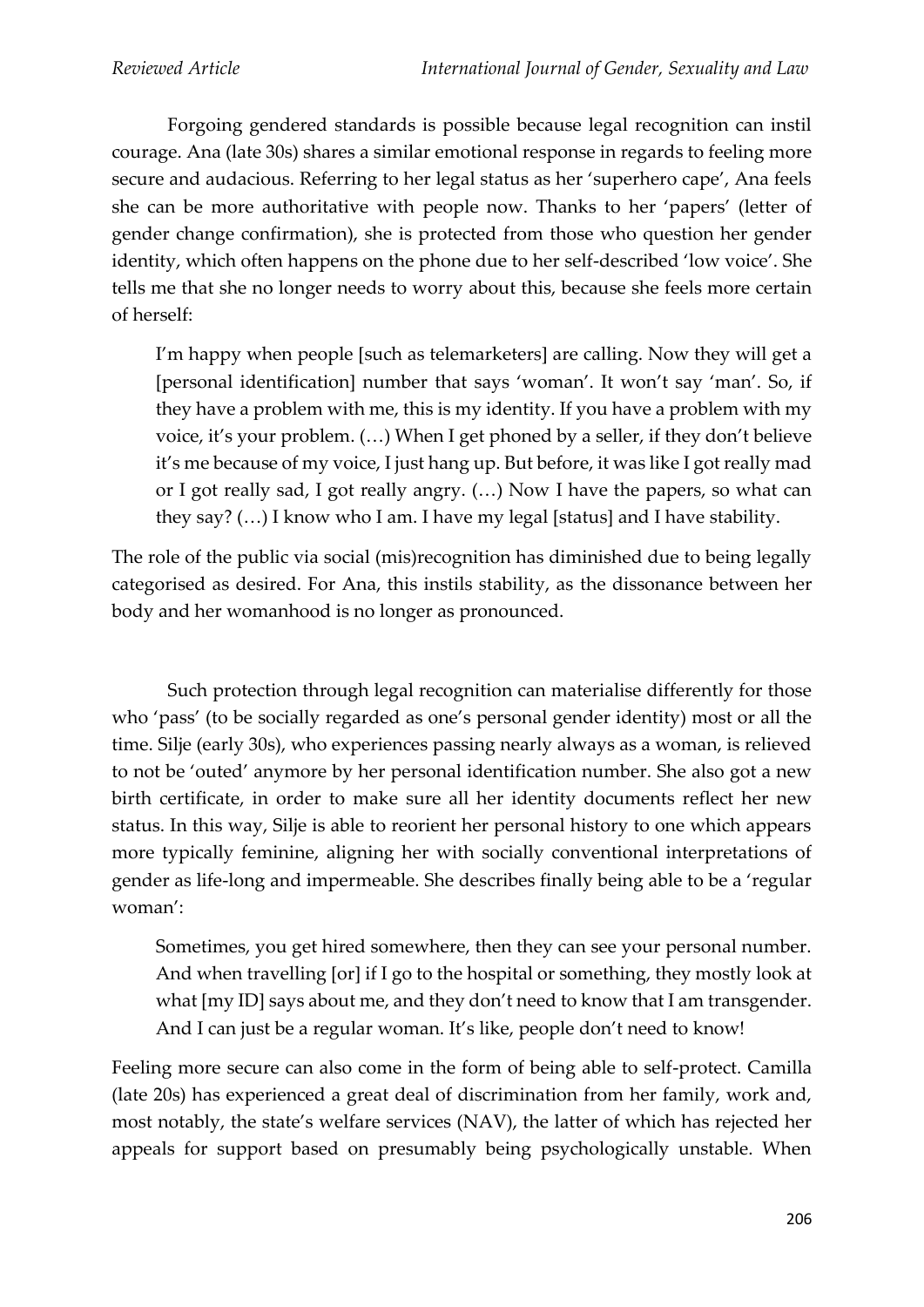Camilla became legally female, it made her feel like a 'born girl' and 'more like a real woman inside', and thus more capable of defending her livelihood:

I feel stronger as a legal woman to stand against [NAV]. I stand stronger in my beliefs and my rights as a person. So, if the welfare service will try something, I feel stronger to go against them, to keep my rights and to put them more in place, to get them to listen.

The focus on 'rights' and standing up for herself demonstrates a heightened sense of agency to determine her life course – a key factor in legal recognition's capacity to empower an individual. As can be seen in Silje's testimony, empowerment can come in the form of being able to control one's environment more and to take up the space necessary to ensure a better life.

Similarly, when asked what he had expected to see changing in his life with a new legal gender, Jørgen (late teens) says:

I saw what I see today, that I am a dude. I have the right, somewhat right, to genitalia and parts inside my body and such. And that I have a quiet and normal life as the dude I was meant to be. And that I have chosen this to be happy and free, not to be a slave to society. (…) I can [now] say that legally I *am* a dude, not just in theory.

Jørgen's repeated use of the American slang 'dude' is significant, as it denotes a type of guy who is sufficiently (or highly) masculine. He yearns to be unquestionably manly. It is interesting to note, however, that he later showed me the trans pride necklace he wears every day and clarified that he does not want to hide his past. Though a seeming contradiction, perhaps this openness is part of his desire to not be 'a slave to society', to not give in to the pressure of cisgender pretence.

Though wanting to 'pass' as a woman or man does not always mean hiding one's transness, to not have to justify one's gender marker in everyday situations can endow one with security. Torill (early 60s), who is openly trans and reports passing completely as a woman, is glad to not have to explain herself when she goes to the pharmacy or post office:

You get tired of it. You get outed [as transgender] all the time. But now, this doesn't happen anymore. (…) [Having my new legal gender] is already making me secure in every situation. And, if people have some doubts when I tell them this is me, it's no problem. It's a good feeling, that's all I can say. It's the way it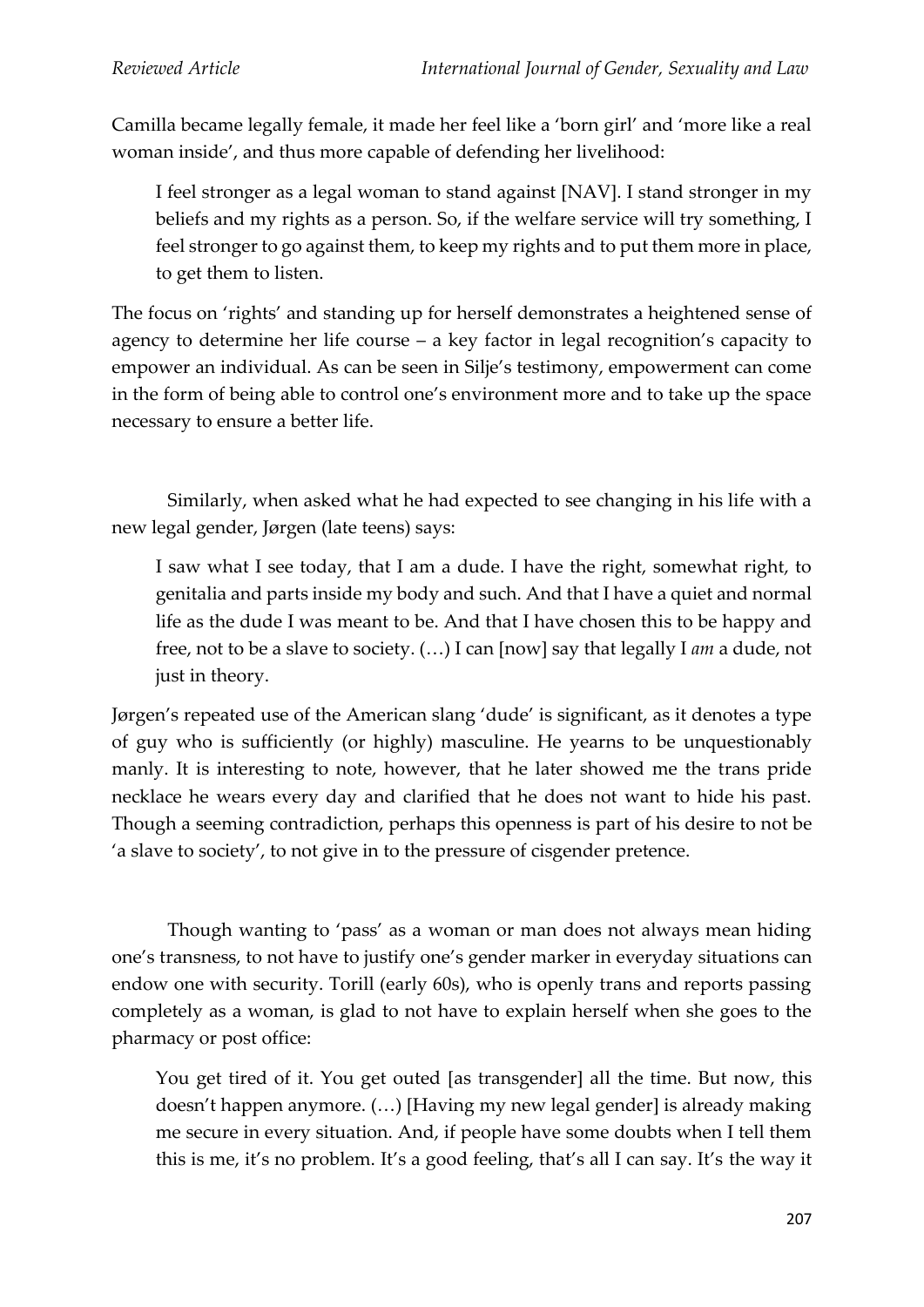always should be, right? It's easier, my life has become easier. And I am more secure when I go out. I feel fine, all the way through.

This sentiment is echoed by Thea (mid 20s), who explains that she feels more courageous to walk through the women's locker room on the way to the pool, despite not always passing:

I know that in my bag I have my bank card with a number that says 'female', so if anyone stops and screams at me, I know that I legally have every right to be here.

This points to her awareness that it can be a rather problematic situation when in such an intimate space as a changing room, which is why she did not decide to take the risk before. However, she interprets the state's recognition as granting permission to enter these cordoned spaces, since the state's word would, in her mind, prove more powerful than that of other social actors should she be questioned. As will be explored below, however, the state's word does not always protect one from sociocultural pressure or expectations.

## *Disempowerment*

The new Act on gender change also poses a number of significant limitations. Almost all the participants describe situations in which they felt legal recognition does not empower them significantly. They experience that in many ways it does not address trans marginalisation as effectively as it should or as they expect it to. First, despite an implicit promise by the welfare state that social attitudes will be effectively influenced by the state's legislation, the Act does not necessarily protect trans people from misrecognition in the meantime. Moreover, some participants expressed frustration or disappointment that their new legal status does not satisfactorily reflect their experiences or needs.

## 1. Still not recognised by society

A common concern raised by the participants was that of still encountering social misrecognition. This was particularly an issue in regards to more intimate spaces such as locker rooms and toilets. This could be expected given that social standards around bodily sex have only shifted marginally in the wake of the Act, and many individuals'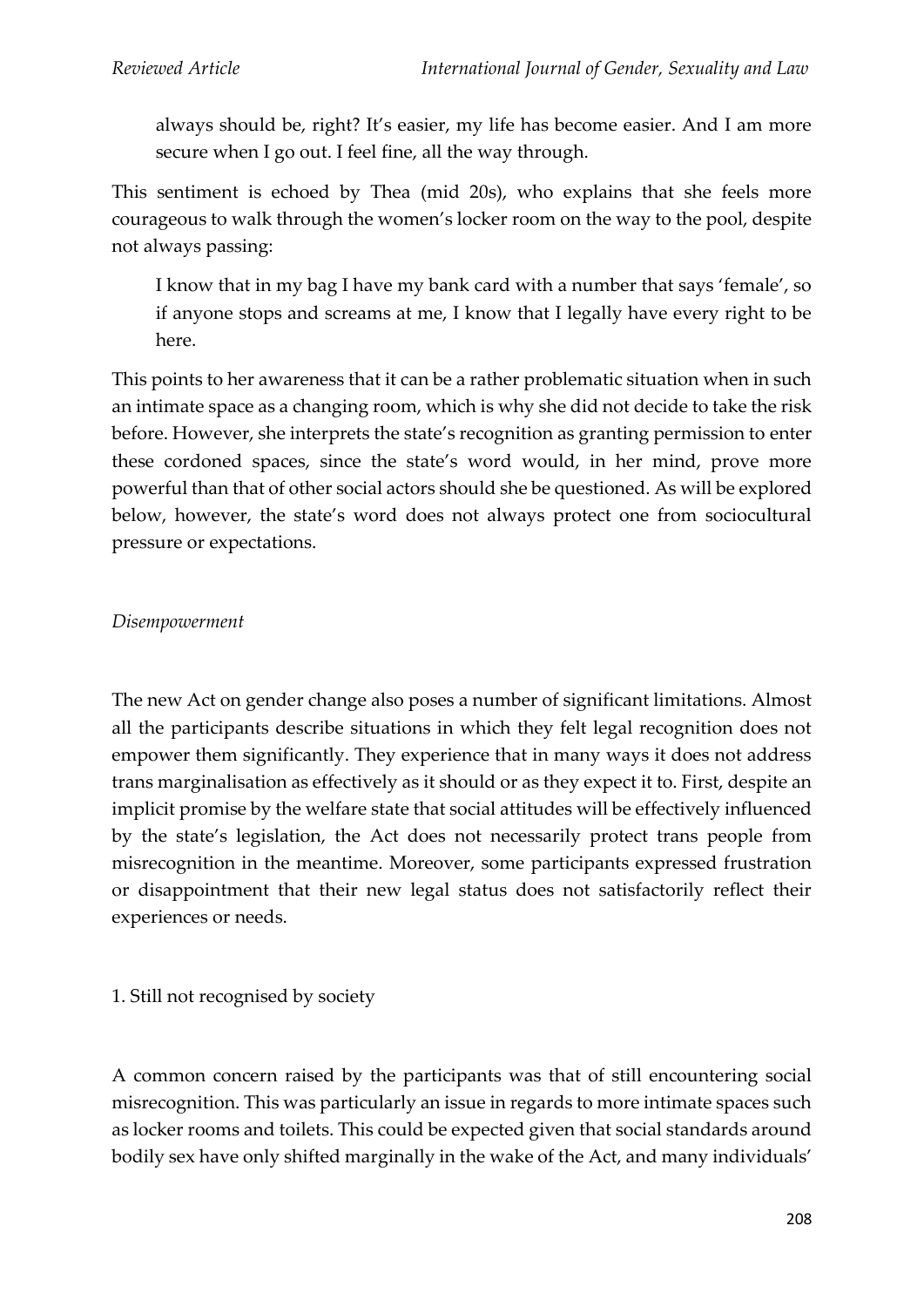bodies do not appear normatively-constructed, due to the continued restriction on access to gender-confirming medical treatment or, for some, a lack of desire for bodily transformation. Despite Thea's (mid 20s) excitement that she now has the 'right number, the right letter' and could finally walk through the women's locker room to the pool (as noted above), she still does not change clothes amongst other women or swim in the pool since she feels her body still appears too masculine. She does not want to 'out' herself, as she worries the form of her body will do. Ana (late 30s) makes a similar point. Despite her boost in confidence, she clarifies that getting the 'paper' (stating she is legally a woman) does not mean she can *act* like a woman in every sense:

I [still] wouldn't go to a women's shower because I am still in the [physical transition] process. Just because I have the number…doesn't give me a right to be in front of other girls with something between my legs. To me, I would feel like it's rude. (…) When I am finished [the physical transition process] and am the way I should be, should have been born like, then I can do the things I wouldn't have done before. Because…then you're not going to be seen as a weirdo, or like, 'Look, she has a penis'. When I'm finished, I'm going to be comfortable with myself, and then, yeah, I can do what every woman can do. And, like I said, it's not that a paper gives you everything. It gives you a lot, it gives you confidence, but you're still in the process.

Bente (early 60s) also struggles with her lack of physical transformation, a decision made for her by NBTS's refusal to treat her. Though she is thrilled to have the right marker, she notes that legal change does not make her a 'true' woman on its own:

When I stand at the mirror, just before I take off my clothes, I see myself as a woman. (…) I *feel* I'm a woman, but as long as I don't get the hormones or the surgery, I feel like a transgender. (…) I am not quite yet who I am, the person I should have been.

Bente conveys that she is stuck in this transgender state, an in-between place that underlines her incompleteness. It is this incompleteness that leaves her feeling vulnerable, which is made clear when she tells me that even though she knows she has the *right* to use the women's bathroom, she still looks for the handicapped toilet instead. Unlike Thea's conviction that showing her personal identification would rescue her from an uncomfortable encounter, Bente does not feel protected by her legal status. Moreover, Bente seeks to escape the trans identity as much as possible, whereas Thea expresses pride in her non-normativity. This is perhaps in part owed to a difference in experiences due to age – Thea, being in her mid 20s, has come to understand her trans identity in a more radical era than has Bente (early 60s), as the last few decades have witnessed an increasingly open public discourse when it comes to LGBT issues.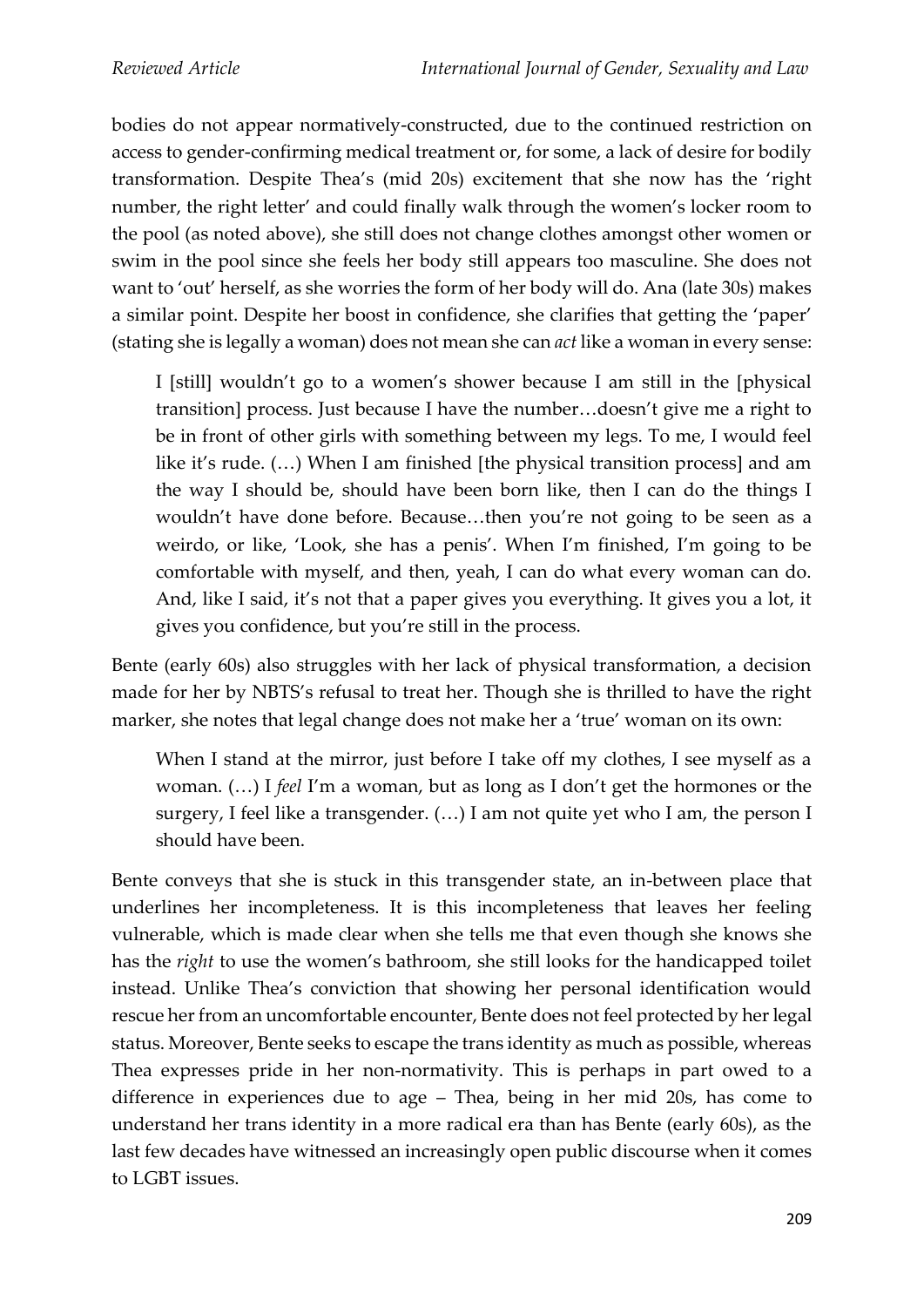Even though Lene (early 30s) feels she passes as a woman fulltime, she also does not feel secure to use this public women's bathroom. She explains that legal rights are not enough to counteract the potential harassment:

[My legal gender] really is like a paper thing, which consolidates my legal rights. (…) Legal rights do not exactly translate into social rights. (…) I'm worried about…the social implications of getting into 'gender trouble' or getting into 'gender confusion trouble', in the bathroom or some situation where people might question your gender.

The participants' demonstrated fear of crossing into the other gender's realm resonates with a concept coined by trans studies scholar, Talia Mae Bettcher: 'reality enforcement' (2014). This concept describes the phenomenon of a trans person being continually reminded of their non-normality through a constant threat of exposure, lending to a persistent pressure to hide any inconsistency between perceived gender identity and bodily sex (i.e. genitalia). To be uncovered as a 'gender deceiver' or 'gender pretender' (Bettcher 2006) is terrifying for many trans people. One's personal gender identity can be invalidated through social derision or fear. The state's recognition may relieve some of the resulting discomfort, but it cannot fully compensate for one's perceived 'failure' to perform a gender identity properly, particularly when this failure is seen as being due to having a wrongly constructed body.

Though a present experience for most, fear of exposure can be heightened for male-to-female trans people (primarily in the Western context), given social fears around men objectifying women's bodies, as well the stronger tendency for those appearing as effeminate men to be denigrated than those appearing as masculine women. For transmen or those otherwise masculine-identifying, this fear is less likely to manifest, given the relatively more relaxed social mores around gender. This is evidenced by Jørgen's (late teens) remarks that he feels 'insecure' about his chest, since he has not had a mastectomy yet, but still is confident enough to swim topless at the pool and change in the men's room.

Next, Dolores (late 50s) and Evelyn (early 30s) both discuss the fact that their legal marker has not gained them more social recognition. Though Dolores reports feeling validated, as presented in the previous section, she also continues to feel misrecognised by her work colleagues after changing legal gender: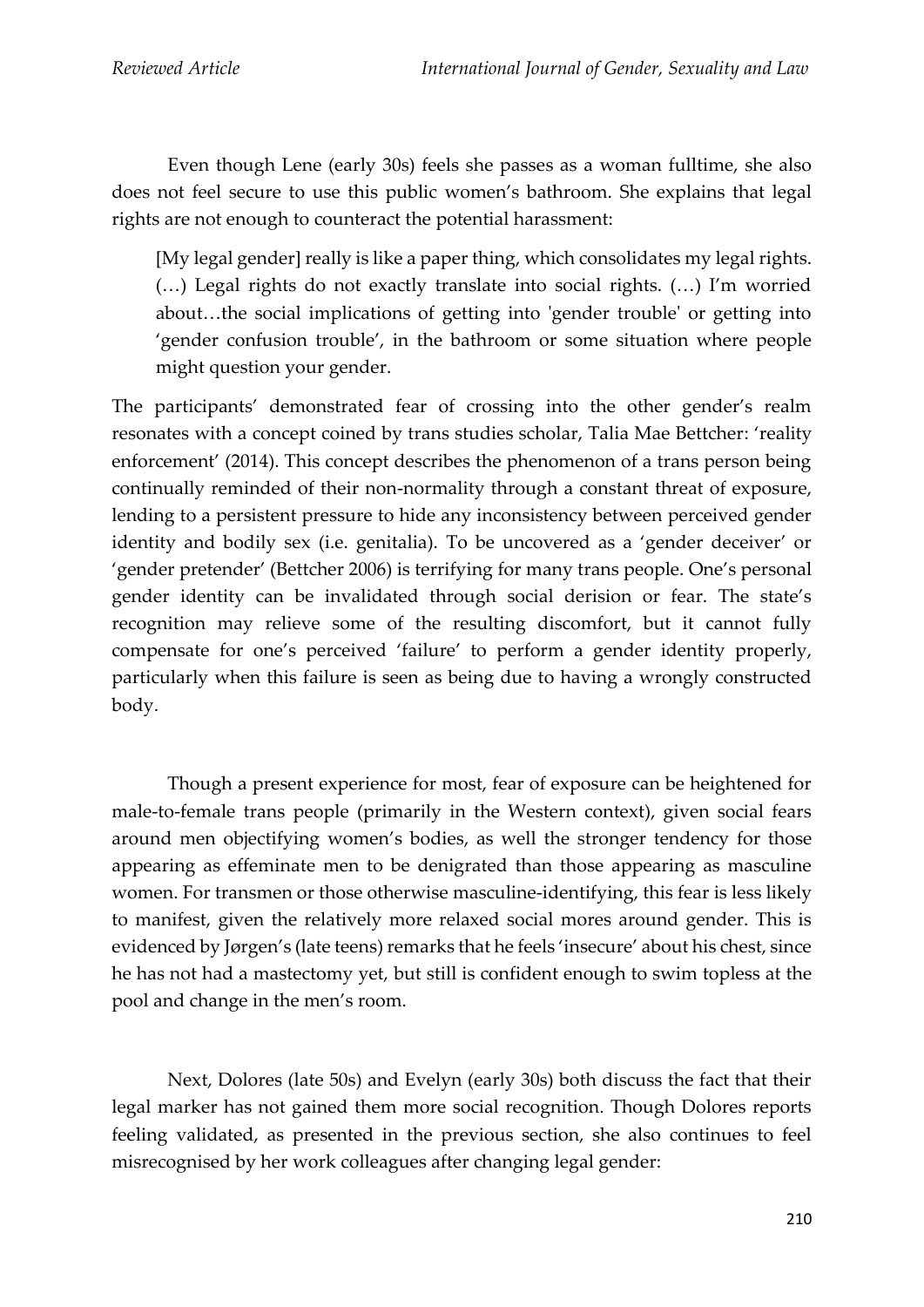They can't see this big woman with a dark voice [as having] a lot of knowledge and competency that she can use in her work. (...) [I keep] meeting a kind of wall and a kind of non-understanding. (...) I'm still not recognised as a competent coworker.

Dolores' experience of being discredited in her capacity to work efficiently due to being trans has not been mitigated by the state's recognition of her female status, which may be in part due to the fact that her colleagues had known her for some time before she changed legal gender. Their minds were already set, and, in any case, the stigmas attached to being trans, particularly to transwomen, are often of a social nature more than legal. This is indicative of the slow transition social values and ideas take to adapt to the new realities sculpted by legislation.

For Evelyn, changing her legal name and starting hormone therapy were selfverifying experiences, as these affected everyday situations more intensively. Legal gender change, for her, has not proven comparably empowering:

In terms of rights, I don't think the legal gender changes anything about how society sees us. It really doesn't. It's just a number, and very few people know it's the third to last number. (…) It doesn't really change much. For me it doesn't change anything. Aside from more [bureaucratic] problems.

Much of Evelyn's focus during the interview was on practical issues that came with obtaining new identification cards, since she was at the time also finalising the process of becoming a Norwegian citizen. Focussing so much on the pragmatic side, rather than on any internal shifts, highlights the ambivalence she feels about being legally recognised. It perhaps points to an unspoken frustration that she must have to go through this process at all in order to have the correct gender marker, as it is a process only necessary for those who were previously misidentified.

2. Misrecognised by the state

Another common concern raised is that the Act obligates people to identify within the gender binary, whether or not one personally identifies as such. It would be an easy assumption that trans people who take advantage of the Act *do* identify as male or female whilst those who do not change gender must identify outside the binary. However, it is this assumption which some of my participants found to be problematic. Lene (early 30s) remarks on her frustration with the process: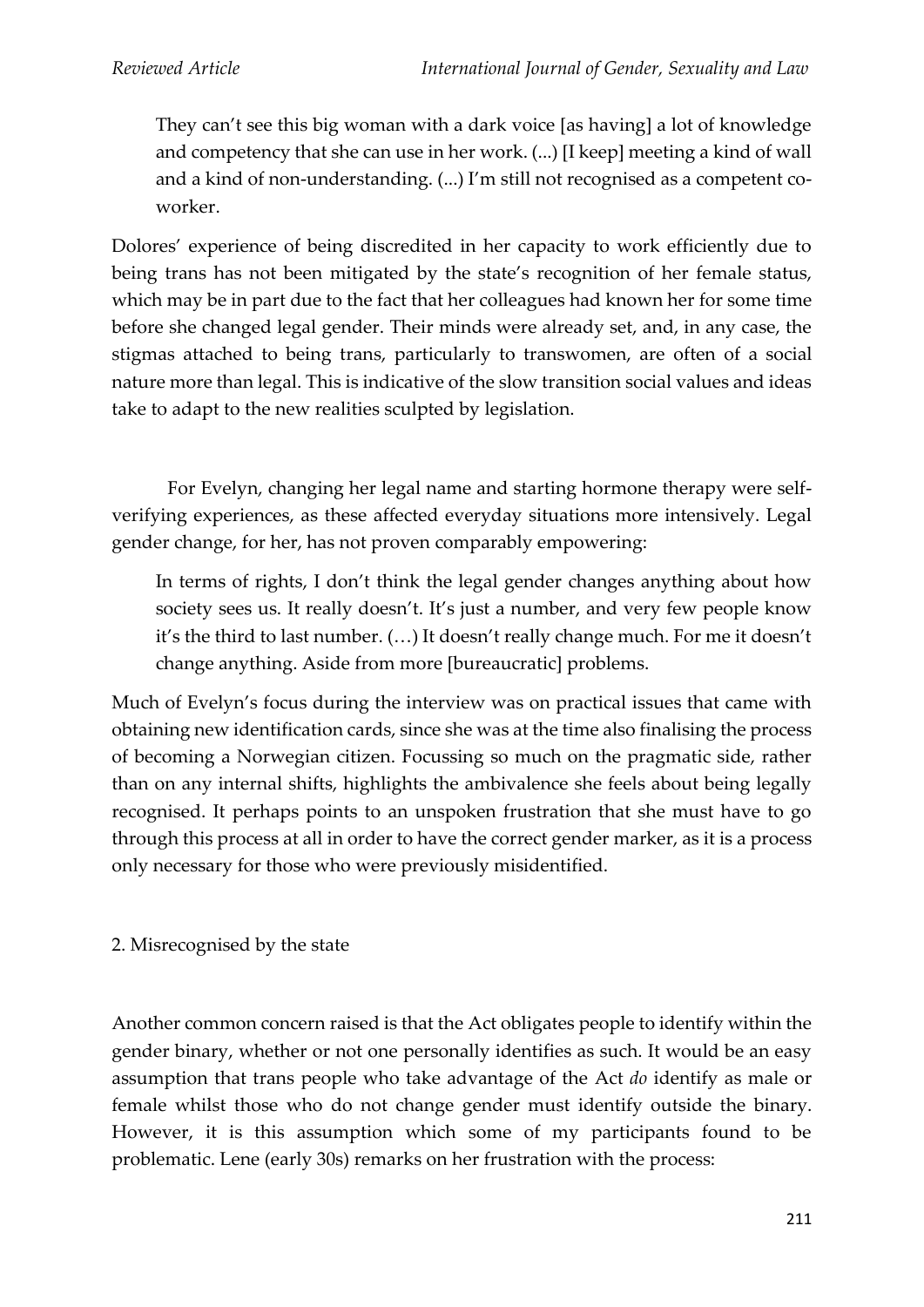I don't really believe in that system, in the gender binary system. (…) I don't appreciate having the gender binary ideals forced onto me. [It] does not represent reality at all. (…) Gender doesn't really matter, biologically or socially. It's just ridiculous. Socially it's just a simple way of classifying yourself, as one or the other.

Lene tells me that she has changed her legal marker to 'female' for 'practical reasons', since in the eyes of the public, she appears female. This is a result of years of hormone treatment, and she is pleased with the way it makes her body feel. She does not wish to have gender-confirming surgeries, however, and she finds herself consequently excluded from many women's spaces. Furthermore, Lene's lack of personal transformation following legal gender change stems from her view that the Act is not really helping break down gender norms so much as 'bureaucratising people's bodies'. A Sharpe refers to this as 're-sexing the body through law', a process intended to 'accommodate transgender people with the existing gender order' (2002, p. 57). Thus, rather than feeling recognised by the state, Lene feels the pressure to adjust her legal marker to what is most convenient for society at large. She is no freer to express her gender identity now than she was before. She tells me that had she had the option, she would have chosen a third gender, or no gender at all.

Thomas (mid 20s) also experiences the legal gender as unnecessarily bureaucratic and unreflective of how gender identity really is. Though he is happy to finally have a gender marker which matches his sense of self, he is irritated by the fact that the state was able to legalise gender self-determination and implement it into the registry system so easily. He wonders why this was not done sooner, and why it is so easy that 'any person' can do it (since there is no transsexualism diagnosis requirement). For him, it demeans the struggle trans people have long endured:

I've been going through this [process at NBTS] for so many years and then all of a sudden you could just fill out a form and just change your gender. So, I guess it is a sort of frustrating that it is suddenly so available and easily obtainable. (…) [When I got it], I didn't feel anything. It was like we say in Norwegian, 'det skulle bare mangle' ['it is finally as it should have been']. It was so normal for me, I guess. Like, yeah, what else is new? I needed this way before, you know, because I'm a male. I should have had this.

For Evelyn, Lene and Thomas, the new Act does not suggest that trans people are being respected more by the state. Therefore, they do not draw significant personal empowerment from changing legal gender since they do not feel the state is necessarily conferring recognition of their personal identities (or their individual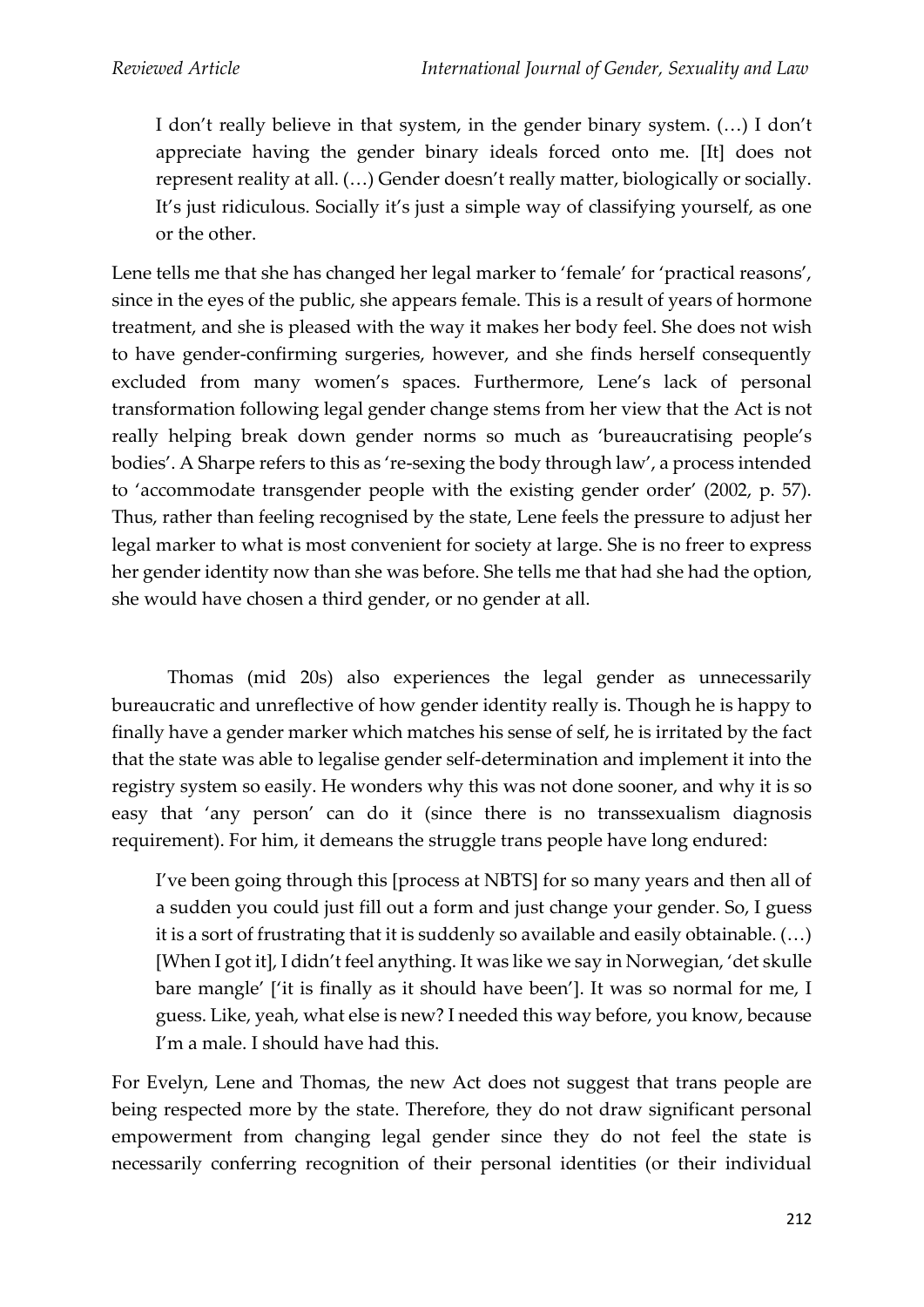agencies) so much as restructuring its organisation of people's bodies. The guarantee of a more accepting society does not apply.

## *Conclusion*

The interview participants present a broad array of how changing legal gender has impacted upon their lives. On the one hand, it becomes evident that legal gender recognition can empower the individual through validation and security. Many participants report feeling protected by their new legal status when entering gendersegregated spaces or being misgendered by others. Having 'the papers' (the state's letter of gender change confirmation) can provide a buffer between the individual and others, as it signals to others that the individual's gender identity deserves recognition. This proves particularly significant in the case when the individual's body does not align with conventional bodily sex forms, as is the case for all those I interviewed, since they had not undergone gender-confirming surgeries. Furthermore, for the individual, the right to self-determine one's gender identity acknowledges one's agential capacity and societal value.

On the other hand, legal recognition of one's gender may fail to mitigate one's experience of misidentification. If an individual does not identify within the binary, or if they are not witnessing changes in how they are regarded and respected, then identification papers will not necessarily aid them in making their claims. Additionally, the state's slow process of developing the Act and its narrow parameters indicate to some that their needs for recognition and dignity are secondary to those who are normatively gendered. It can lead to disappointment and decreased trust in society and the state, as well as internal turmoil as one continues to feel excluded from society.

The resulting impacts are necessarily various and shifting. A central point made in this article is that one's experience of gender self-determination is diverse – one can feel both 'empowered' and 'disempowered' by legal recognition. As demonstrated in the analysis, many of the participants lauded the Act for improving their life quality whilst speaking of feeling that the lack of bodily transformation left them at risk of being outed or unable to participate fully in the women's or men's realm. Others reported finding many everyday events easier to navigate but ultimately misrepresented by the gender binary. These mixed experiences may point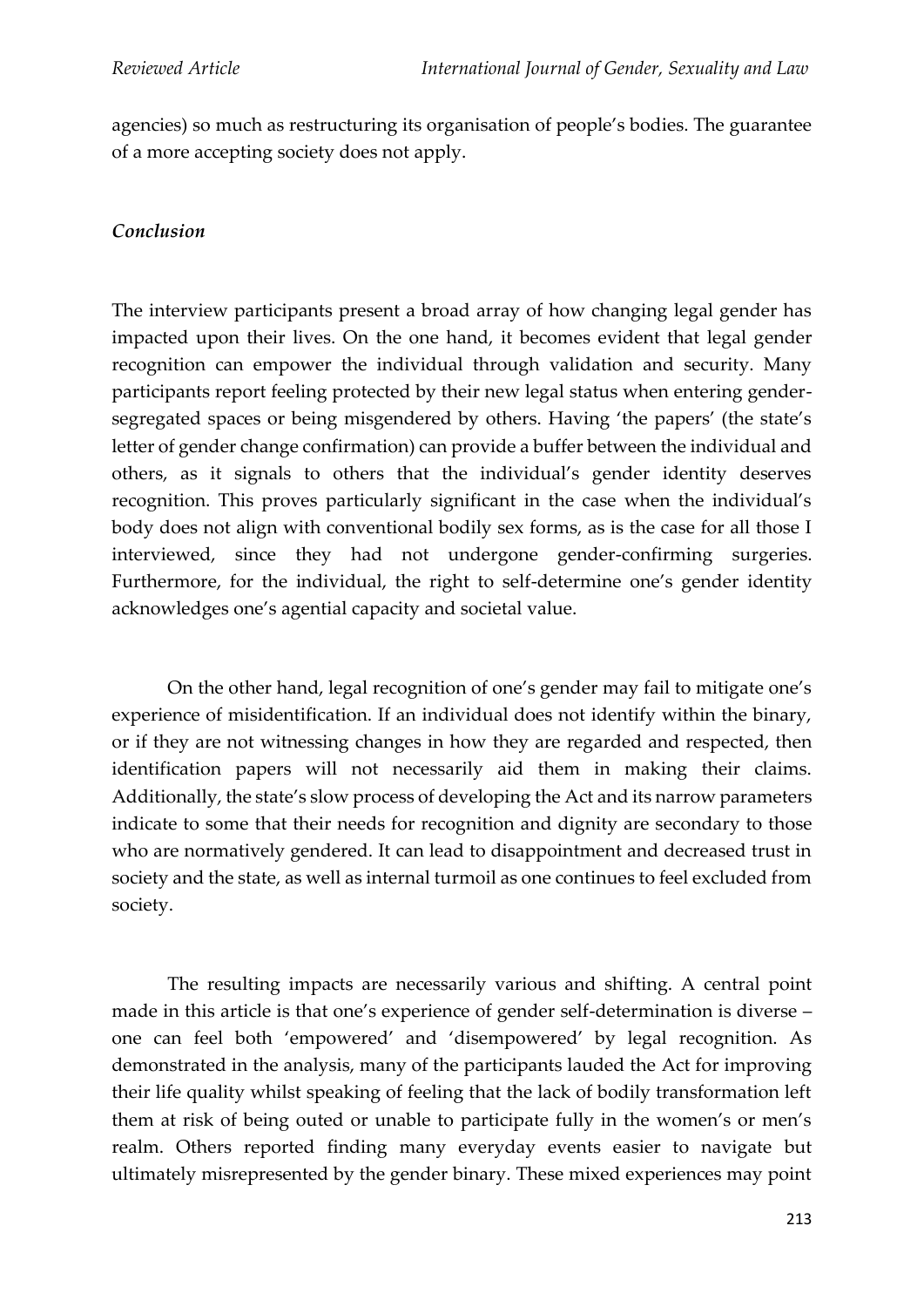to the issue of trans experiences (or indeed all gender experiences) being misunderstood to some degree. The state's role in constructing gendered subjectivities may be overemphasised while society's role is underemphasised. Trans identities, in this way, are treated as stable and governable, which obfuscates the continual process of bodily re-inscription across contexts and time. To be sure, such reductivity may be inevitable, as the legal category of gender requires the collapsing of nuanced expressions and embodiments into a singular, containable format. Any Act regulating gender identity would arguably prove exclusionary for some experiences, embodiments and expressions. That which breaches conventional norms and expectations the most is perhaps at greatest risk of falling outside the beneficial realm of legal gender recognition. As discussed above, moments of disempowerment were stronger in relation to not 'passing' as one's personally-identified gender as well as feeling compelled to fit a gender dichotomy.

Nonetheless, despite its shortcomings, Norway's Gender Recognition Act offers a significant departure from the long-held conventions around bodilysex/gender-identity dyad, in that it opens up possibilities of performing gender in ways not previously conceivable under the state's law. It ruptures societal perceptions of gender identity as it challenges both traditional social investments in predetermined gendered self-identification as well as the medico-legal foundation that has served as justification for governing the trans body through enforced sterilisation. There still remains, it goes without saying, a substantial amount of work to be done before trans people can be said to be free in any meaningful sense. It is therefore imperative that there is ongoing critical investigation into the impact of legal recognition for trans individuals in Norway.

## *References*

Amnesty International 2013, March 22, *Open letter: The Norwegian Government must fulfil the rights of trans individuals [open letter]*, last accessed 13 March 2017, [https://trainers1world.files.wordpress.com/2013/04/open-letter-to-health](about:blank)[minister\\_acces-to-health-care-and-sterilization\\_norway\\_22-1-03-13.pdf](about:blank)

Amnesty International 2014, *The state decides who I am: lack of recognition for transgender people,* last accessed 8 December 2017, https://www.es.amnesty.org/uploads/media/The\_state\_decide\_who\_I\_am.\_Febrero [2014.pdf.](about:blank)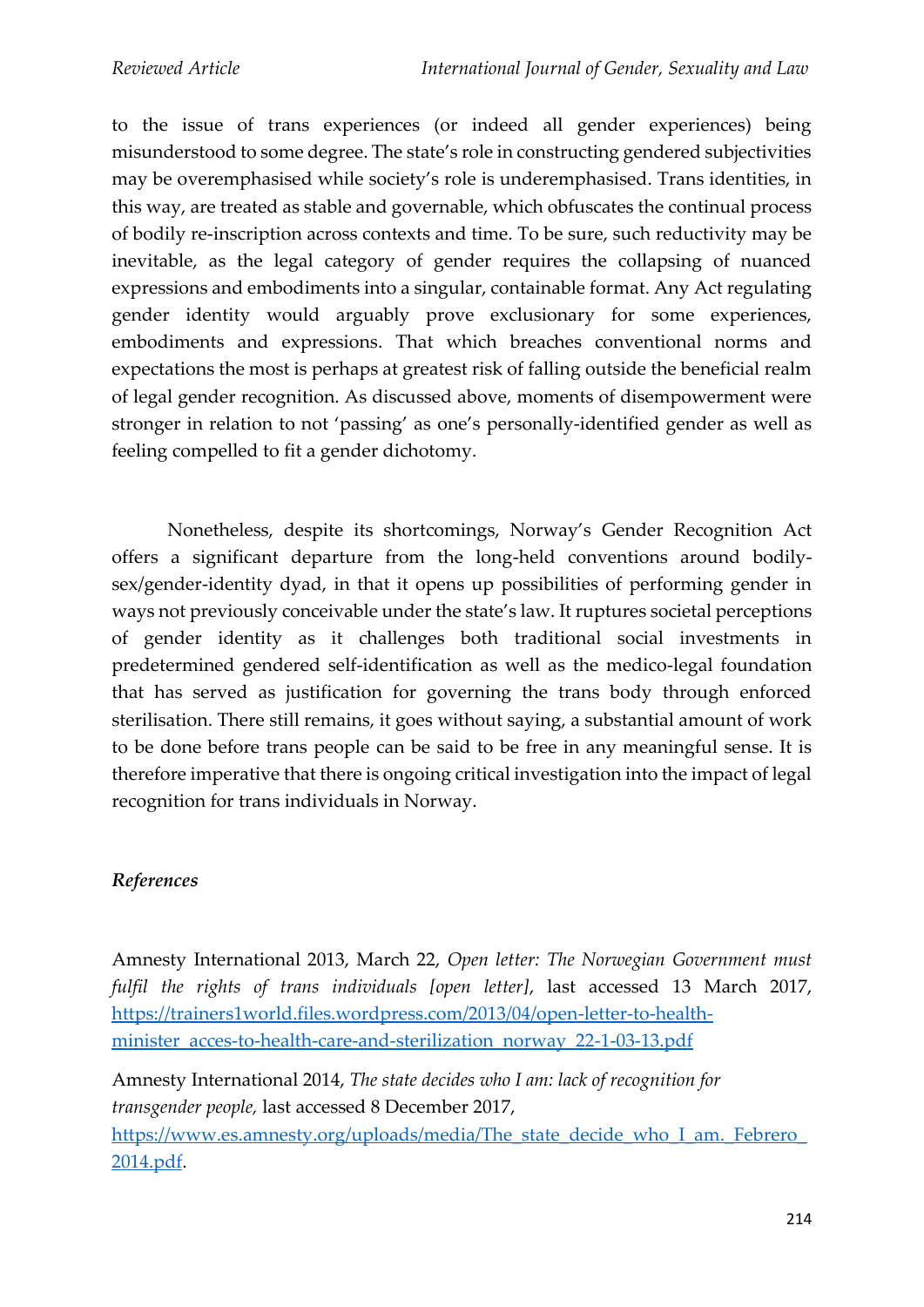Amnesty International 2016, March 18, *Norway: historic breakthrough for transgender rights,* last accessed 13 March 2017, [https://www.amnesty.org/en/press](about:blank)[releases/2016/03/norway-historic-breakthrough-for-transgender-rights/](about:blank)

Bettcher, T M 2014, 'Trapped in the wrong theory: rethinking trans oppression and resistance'. *Signs: Journal of Women in Culture and Society, vol. 39*, no. 2, pp. 383-406.

Braun, V & Clarke, V 2006, 'Using thematic analysis in psychology', *Qualitative Research in Psychology, vol. 3*, no. 2, pp. 77-101.

Brown, W 2005, *Edgework: critical essays on knowledge and politics*, Princeton University Press, Princeton, N.J.

Butler, J 2004, *Undoing gender*, Routledge, London, UK.

Butler, J 2006, *Precarious life: the powers of mourning and violence*, Verso, London, UK.

Butler, J 2007, *Gender Trouble*, Routledge, New York, NY.

Butler, J 2009, 'Performativity, precarity and sexual politics', *AIBR. Revista de Antropología Iberoamericana, vol. 4*, no. 3, pp. i-xiii.

Council of Europe 1950, 4 November, *European convention for the protection of human rights and fundamental freedoms, as amended by protocols nos. 11 and 14*, last accessed 8 August 2016, [https://www.refworld.org/docid/3ae6b3b04.html](about:blank)

Cruikshank, B 1999, *The will to empower: democratic citizens and other subjects*, Cornell University Press, Ithaca, NY.

Delhey, J & Newton, K 2005, 'Predicting cross-national levels of social trust: global pattern or Nordic exceptionalism?' *European Sociological Review, vol. 21*, no. 4, pp. 311- 327.

Deveaux, M 1994, 'Feminism and empowerment: a critical reading of Foucault', *Feminist studies, vol. 20*, no. 2, pp. 223-247.

Foucault, M 1999, *Abnormal: lectures at the Collège de France, 1974-1975 (vol. 2)*, Palgrave Macmillan, US.

Foucault, M 2004, *The birth of biopolitics. lectures at the Collège de France 1978-1979*, Palgrave Macmillan, US.

Fraser, N 1995, 'From redistribution to recognition? dilemmas of justice in a "postsocialist" age', *New Left Review, vol. 1*, no. 212, pp. 68-93.

Garriga-López, C S 2019, 'Transfeminism', in H Chiang, et al. (eds.), *Global encyclopedia of lesbian, gay, bisexual, transgender, and queer (LGBTQ) history* (1st ed.; electronic book), Cengage Gale, New York, NY, pp. 1619-23.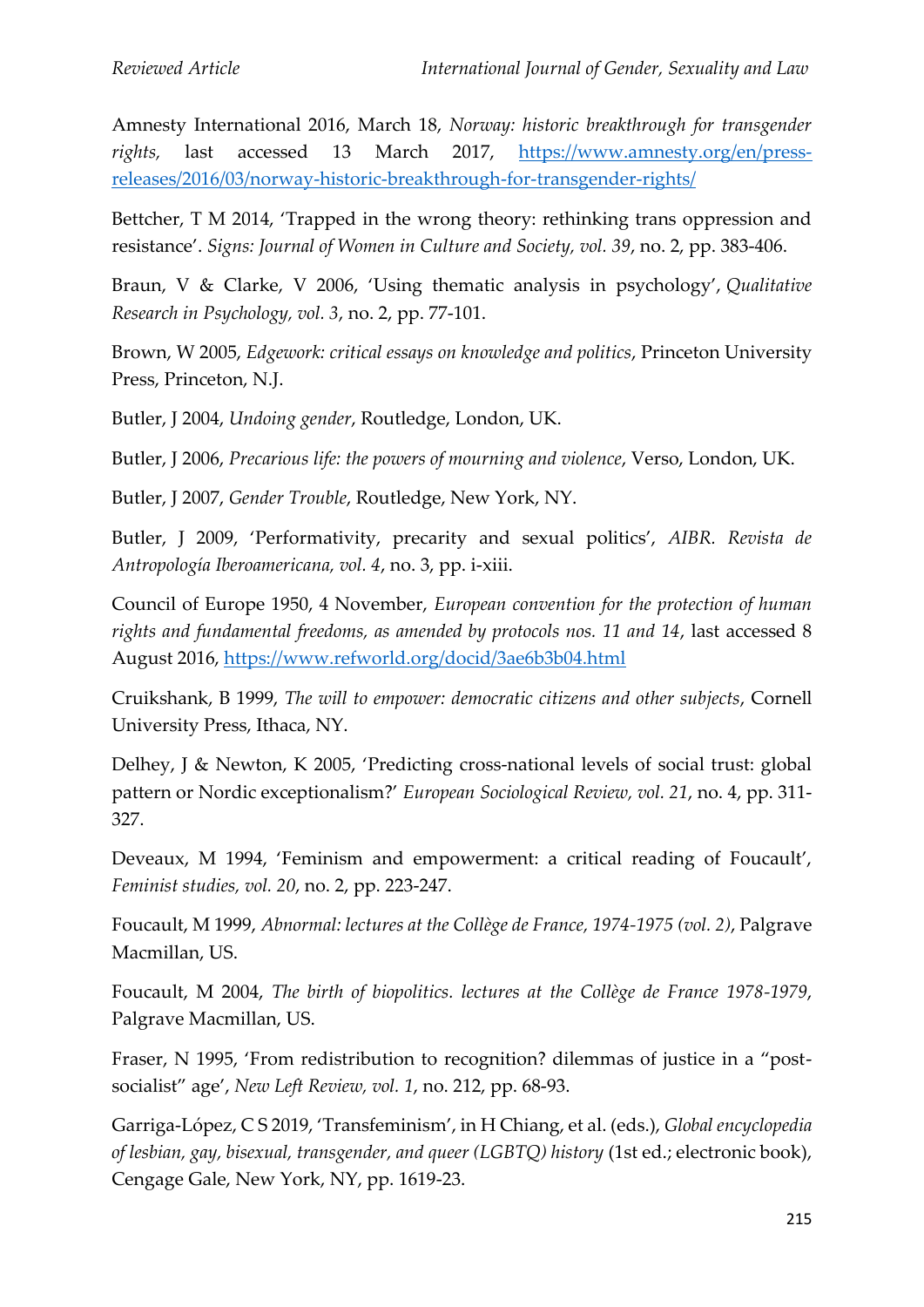Gender Recognition Act of 2004, c. 7 (United Kingdom).

Girschick, L B 2008, *Transgender voices: beyond women and men*, University Press of New England, Lebanon, NH.

Goffman, E 1963, *Stigma: notes on the management of spoiled identity*, Simon and Shuster, New York, NY.

Kvale, S 2009, *Doing interviews*, Sage Publications, London, UK.

L 182 Lov om ændring af lov om Det Centrale Personregister [L 182 Law amending the Act on the Central Person Registry], 11 June 2014, Denmark.

Lov om endring av juridisk kjønn [Law on legal gender change], 2016, (LOV-2016-06- 17-46), Norway.

Lov om forbud mot diskriminering pågrunn av seksuell orientering, kjønnsidentitet og kjønnsuttrykk [Sexual Orientation Anti-Discrimination Act], 2013, (LOV-2013-06- 21-58), Norway.

Marshall, J 2014, *Human rights law and personal identity*, Routledge, New York, NY.

Mayeda, G 2009, 'Who do you think you are? when should the law let you be who you want to be?' in L J Shrage (ed.), *You've changed: sex reassignment and personal identity*, Oxford University Press, Oxford, UK, pp. 194-216.

McBride, C 2013, *Recognition*, Polity, Cambridge, UK.

Nordmarken, S 2014, Becoming ever more monstrous. *Qualitative Inquiry, vol. 20*, no. 1, pp. 37–50.

Phillips, R 2014, 'Abjection', *TSQ: Transgender Studies Quarterly, vol. 1*, no. 1-2, pp. 19- 21.

Prop. 74 L (2015–2016) Lov om endring av juridisk kjønn [Proposition to the Storting (bill): Law on legal gender change], Norway.

Rushing, S 2016, 'What's left of 'empowerment' after neoliberalism?' *Theory & Event, vol. 19*, no. 1.

SFS 2013:405. Lag om ändring i lagen (1972:119) om fastställande av könstillhörighet i vissa fall. [Changes to the Act (1972: 119) regarding determination of gender in some cases]. Stockholm: Ministry of Health and Social Affairs.

Sharpe, A N 2002, *Transgender jurisprudence: dysphoric bodies of law*, Cavendish Publishing Limited, Great Britain.